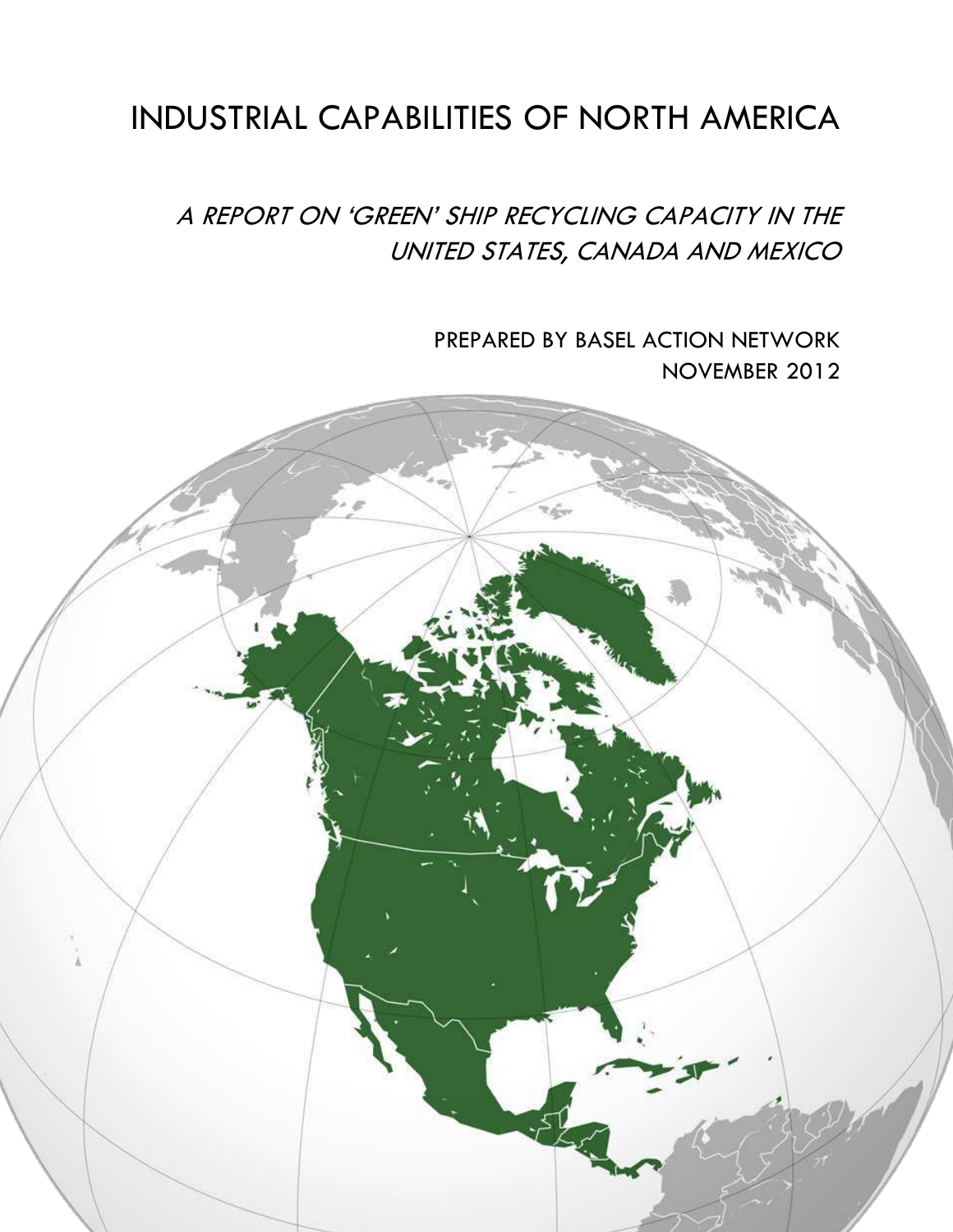# INDUSTRIAL CAPABILITIES OF NORTH AMERICA

## A REPORT ON 'GREEN' SHIP RECYCLING CAPACITY IN THE UNITED STATES, CANADA AND MEXICO

### PREPARED BY BASEL ACTION NETWORK NOVEMBER 2012

The Basel Action Network (BAN) is the world's only organization focused on confronting the global environmental injustice and economic inefficiency of toxic trade (toxic wastes, products and technologies) and its devastating impacts. Working at the nexus of human rights and environment, we confront the issues of environmental justice at a macro level, preventing disproportionate and unsustainable dumping of the world's toxic waste and pollution on our global villages' poorest residents. At the same time we actively promote the sustainable and just solutions to our consumption and waste crises – banning waste trade, while promoting green, toxic free and democratic design of consumer products. Learn more by visiting [www.ban.org.](http://www.ban.org/)

This report was developed in direct response to legislation proposed by the European Commission in March 2012 regarding new ship recycling policies and procedures, and to address one major insufficiency of that legislation – acknowledging existing "green" ship recycling capabilities of North America.

> BASEL ACTION NETWORK www.ban.org | 206.652.5555 206 First Avenue South, Suite 410 | Seattle, WA 98104 BAN is a 501(c)3 charitable organization of the U.S.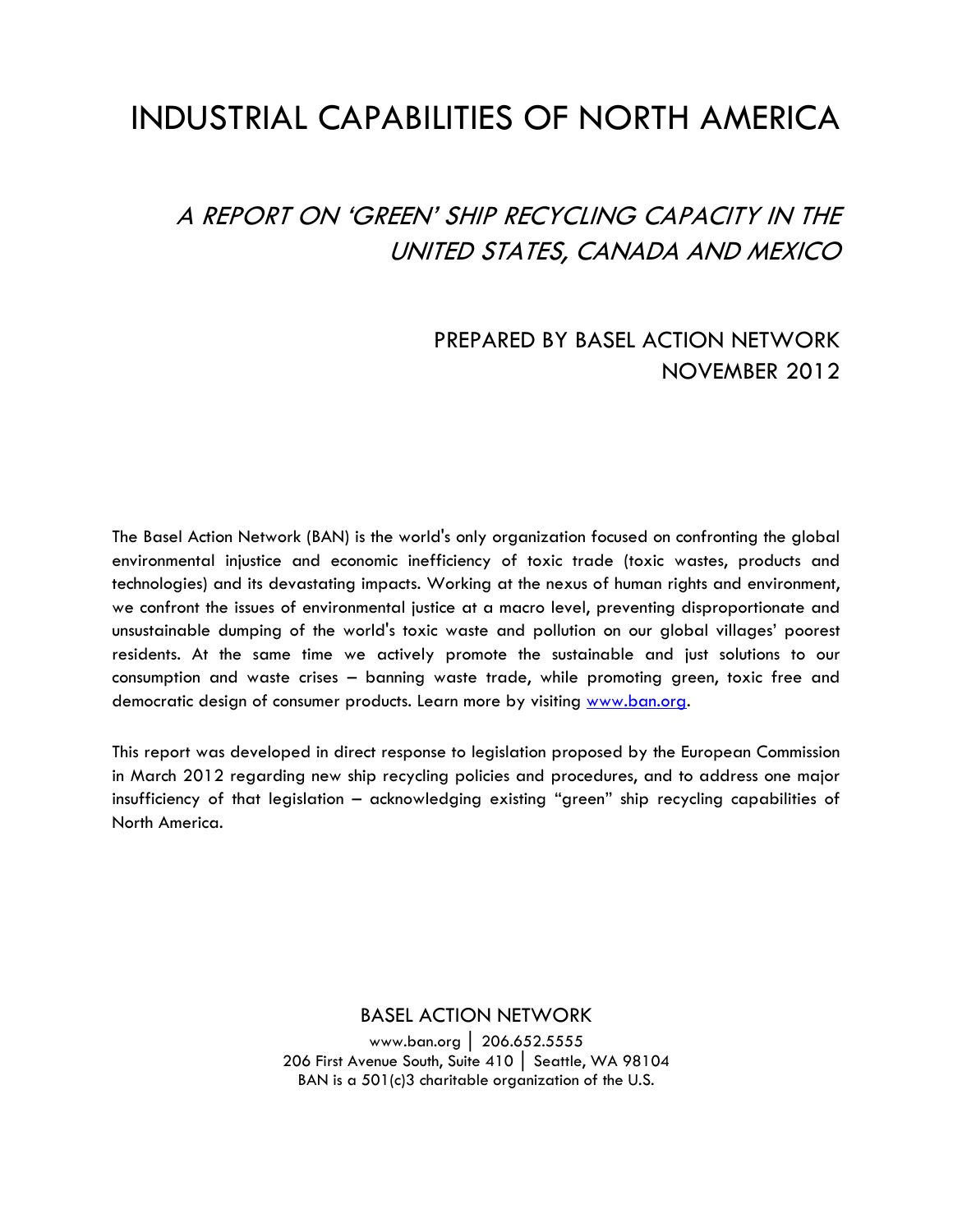# **CONTENTS**

| Table 4.2 CANADIAN SHIP RECYCLING FACILITY VESSEL SIZE CAPABILITIES 14 |  |
|------------------------------------------------------------------------|--|
|                                                                        |  |
|                                                                        |  |
|                                                                        |  |
|                                                                        |  |
|                                                                        |  |
|                                                                        |  |
| TABLE 5.1 MEXICAN SHIP RECYLING ANNUAL THROUGHPUT AND CAPACITY  15     |  |
|                                                                        |  |
|                                                                        |  |
|                                                                        |  |
| Table 5.3 MEXICAN SHIP RECYCLING FACILITY VESSEL SIZE CAPABILITIES 16  |  |
|                                                                        |  |
|                                                                        |  |
|                                                                        |  |
|                                                                        |  |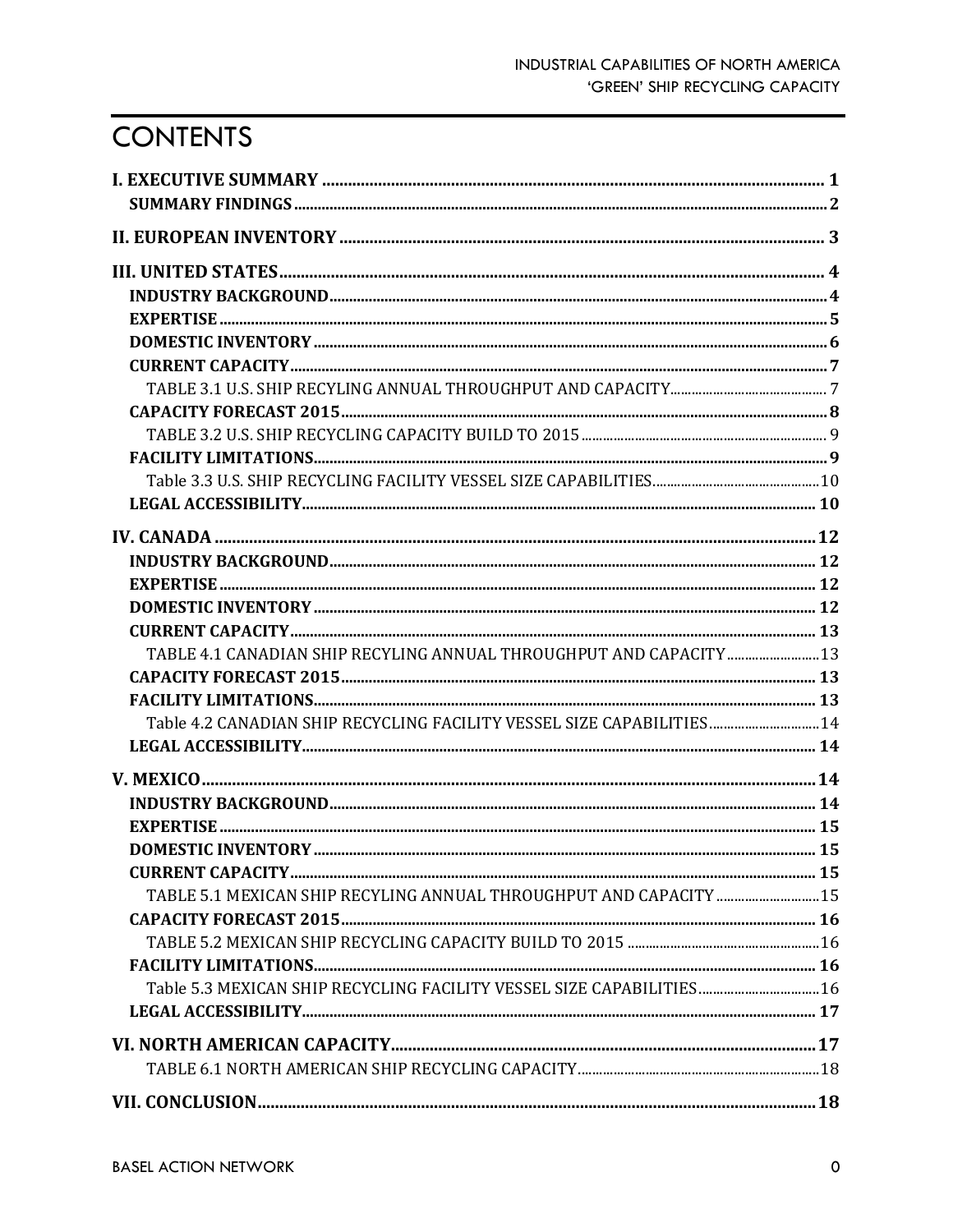## <span id="page-3-0"></span>I. EXECUTIVE SUMMARY

The European Commission proposed new legislation to the European Parliament in March 2012, concerning the environmentally sound and safe recycling of end-of-life ships, with particular focus on large commercial sea-going vessels that operate under a European Union (EU) flag state. The proposed legislation seeks to remove end-of-life ships from the European Waste Shipment Regulation,<sup>1</sup> which is the EU's implementing legislation of the Basel Convention on the Control of Transboundary Movements of Hazardous Wastes and their Disposal, and the Basel Ban Amendment, which prohibits the export of hazardous waste from EU Member States to non-OECD countries.

The Waste Shipment Regulation rightly characterizes end-of-life vessels as hazardous waste, as these vessels are known to contain large volumes of hazardous materials. In keeping with the Waste Shipment Regulation and the adopted Ban Amendment, these end-of-life ships must be recycled in OECD countries. However, it is widely recognized that EU Member States have not effectively enforced the Waste Shipment Regulation to end-of-life vessels, as reported by the Commission in 2009 – more than 90% of EU-flagged ships were dismantled in non-OECD countries, with a majority going to the shipbreaking beaches in South Asia.<sup>2</sup>

Realizing that EU Member States have failed to adequately enforce the existing regulation, the Commission has sought to circumvent this regulation altogether, rather than to assist Member States in improving enforcement mechanisms. The Commission's primary justification for developing new legislation to oust end-of-life ships from the Waste Shipment Regulation is due to insufficient ship recycling capacity in OECD countries that is legally accessible to ships flying a flag of a member state to the European Union.

This report does not attempt to address all insufficiencies of the Commission's proposed legislation, but solely focuses on the primary justification for the abandonment of the Waste Shipment Regulation – that is the Commission's claim that there is insufficient ship recycling capacity in OECD countries. In proper context, if there exists sufficient capacity in OECD countries to handle EU-flagged end-of-life inventory, then there is no sound basis for abandoning the existing Waste Shipment Regulation, but rather ever more reason to improve existing regulations to assist Member States in directing end-of-life ships to environmentally sound and safe OECD facilities.

While the Commission assessed and reported capacity limitations in OECD countries in Europe and Turkey in their 2012 Impact Assessment,<sup>3</sup> they failed to assess, report or even consider available capacity in North America. In a 2007 Report however, the Commission acknowledged, "... the

Proposal for a REGULATION OF THE EUROPEAN PARLIAMENT AND OF THE COUNCIL on ship recycling, March 2012

<sup>&</sup>lt;sup>1</sup> Regulation (EC) No 1013/2006 of the European Parliament and of the Council of 14 June 2006 on shipments of waste.

<sup>2</sup> Proposal for a Regulation of the European Parliament and the Council on Ship Recycling, 23 March 2012 <sup>3</sup> COMMISSION STAFF WORKING DOCUMENT IMPACT ASSESSMENT Accompanying the document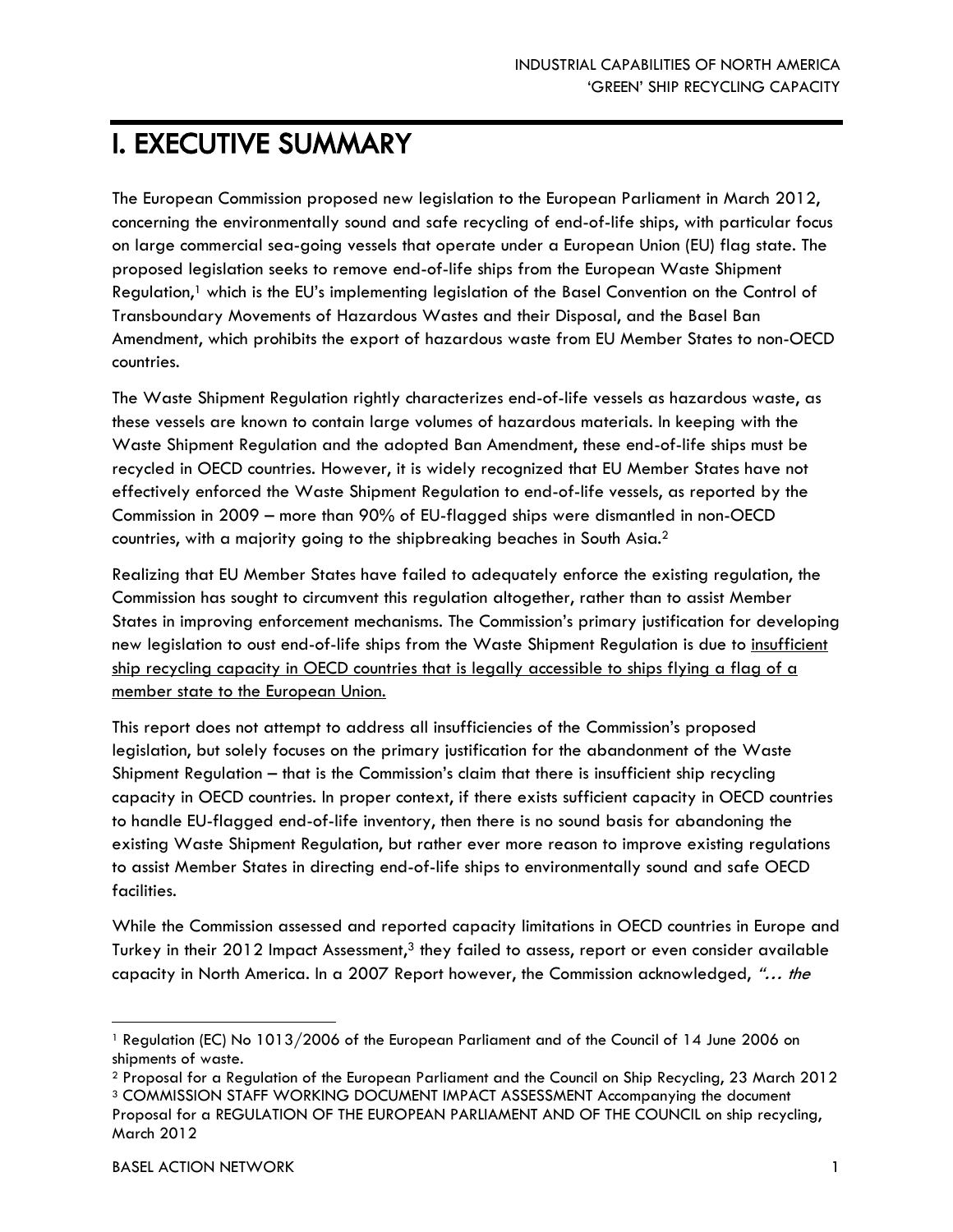majority of active green recycling capacity is located in the USA."4 However, this OECD capacity was incorrectly identified by the Commission as closed to the international market; the same incorrect assumption was made by the Commission for capacity in Canada and Mexico.

This report investigates current and foreseeable environmentally sound and safe ship recycling capacity in North America. This capacity is considered "green and safe" by the Commission's standards<sup>5</sup> and resides in OECD Member States, thereby supporting EU implementation of the Basel Ban Amendment via the Waste Shipment Regulation to end-of-life ships.

## <span id="page-4-0"></span>SUMMARY FINDINGS

The EU-flagged fleet is anticipated to demand "green" ship recycling capacity of 1.64 million light displacement tons (LDT) <sup>6</sup> per year (assuming no net loss of end-of-life vessels due to reflagging) during the years  $2012$ -2030.<sup>7</sup> European and Turkish ship recycling markets can accommodate EU-flagged tonnage of approximately 1.007 million LDT throughput per year, leaving an estimated 633,000 LDT that must seek environmentally sound and safe ship recycling facilities in OECD countries outside of Europe under current regulations.

This report concludes that the North American market has the current capacity to dismantle 803,000 LDT per year, with an estimated 389,000 LDT of underutilized capacity today. This current underutilized capacity is sufficient to accommodate 61% of the current annual excess EUflagged tonnage that requires the use of "green" OECD yards.

Further, these North American yards forecasted their 24-month capacity build potential if a sufficient and steady supply of ships were delivered. By using dormant capacity and with very little additional infrastructure expansion, the North American industry could grow their capacity to 1.45 million LDT per year by 2015,<sup>8</sup> with 1.15 million LDT capacity available for EU-flagged inventory. This available "green" capacity can accommodate 182% of the identified 633,000 LDT of excess EU-flagged tonnage requiring "green" OECD ship recycling facilities.

This capacity is shared by 13 facilities that are equipped to handle large commercial sea-going vessels. The facilities are spread across the North American continental coastlines to provide

 $\overline{a}$ <sup>4</sup> COWI/DHI for the European Commission, DG Environment, Study on "Ship dismantling and precleaning of ships", Final report of June 2007, published on the Commission website at: http://ec.europa.eu/environment/waste/ships//index.htm

<sup>5</sup> Feasibility of a list of "green and Safe" ship dismantling facilities and of a list of ships likely to go for dismantling". January 2010,

http://ec.europa.eu/environment/waste/ships/pdf/bio\_ship%20dismantling.pdf

<sup>6</sup> Light Displacement Tons (LDT) is the weight most commonly used in the ship dismantling industry and represents the material weight of a vessel in long tons without cargo, ballast, crew, fuel, etc. (1 long ton  $=$ 2,240 pounds)

<sup>7</sup> COWI/DHI for the European Commission, DG Environment, Study on "Ship dismantling and precleaning of ships", Final report of June 2007, published on the Commission website at: http://ec.europa.eu/environment/waste/ships//index.htm

<sup>8</sup> Capacity expansion to year 2015 was the critical marker as the "baseline option" defined in the IMPACT ASSESSMENT (see footnote 3) suggested maintaining the Waste Shipment Regulation unchanged in the short term (2015), medium (2020) or the long term (2025).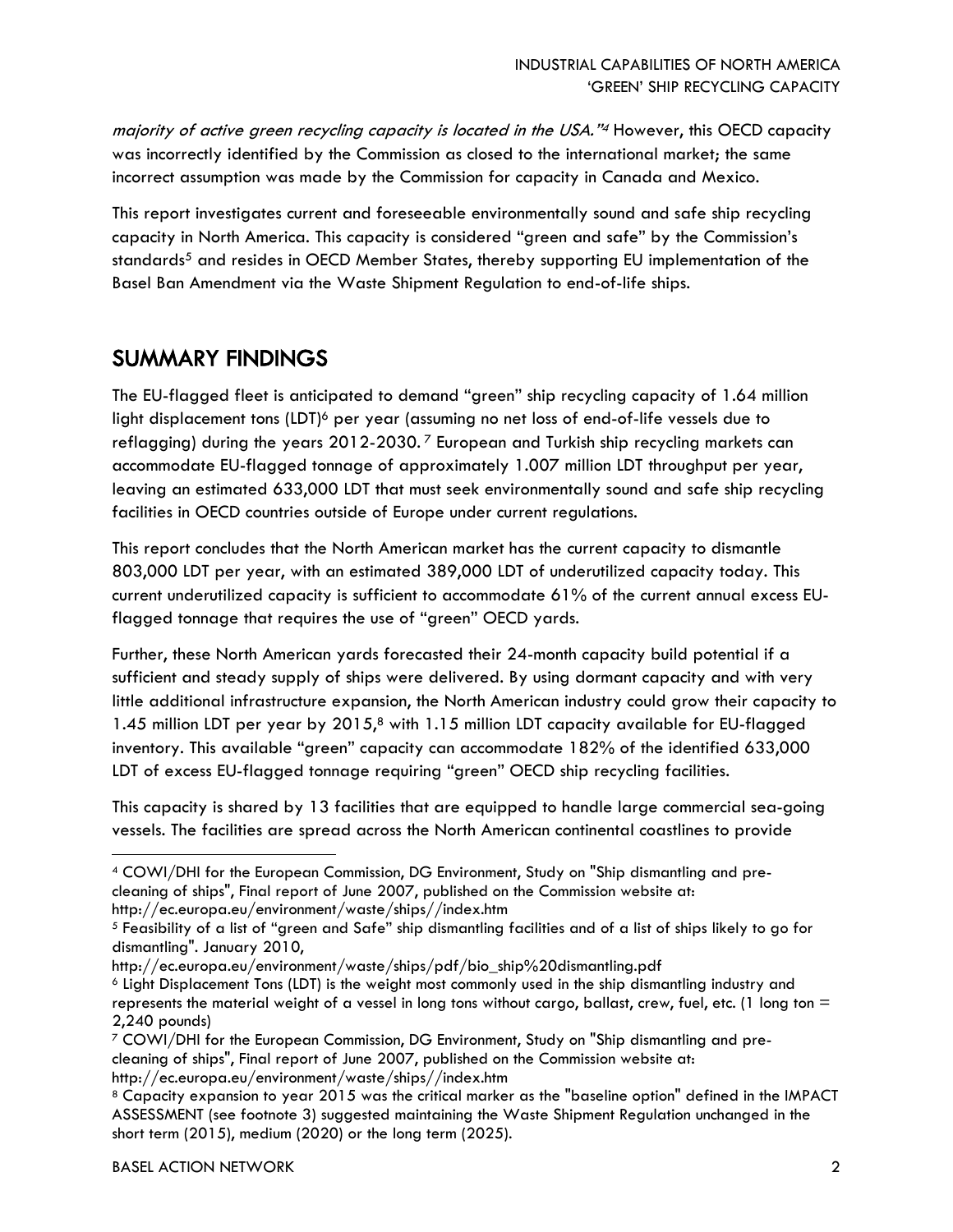convenient dismantling access points for EU-flagged merchant ship owners that make end-of-life decisions while vessels are en route to North American ports or while ships are in near proximity to North America. The facilities are strategically located in the far north of the upper and lower Great Lakes (accessible from the North Atlantic), North Atlantic at Nova Scotia, Mid-Atlantic at Maryland, Gulf Coast at Texas, Louisiana and Veracruz, South Pacific at Lazaro Cardenas and Mid-Pacific near San Francisco.

This report concludes that the Commission did not only mischaracterize the full potential of OECD ship recycling capacity that is legally accessible to EU-flagged ships, but it failed wholeheartedly to even consider North American capabilities.

The North American capacity described in this report is considered "green" by the Commission's standards and resides in OECD Member States, thereby supporting EU implementation of the Basel Ban Amendment via the Waste Shipment Regulation. The North American market can and should be part of the solution to address the immediate concerns with EU-flagged end-of-life tonnage.

# <span id="page-5-0"></span>II. EUROPEAN INVENTORY

The European Commission estimates that during the period 2012-2030, EU-flagged end-of-life ships requiring dismantling each year will amount to 1.64 million LDT, assuming no net loss of endof-life vessels due to reflagging.<sup>9</sup> European ship recyclers (accounting for facilities in Belgium [60,000 LDT], The Netherlands [30,000 LDT], Denmark [25-30,000 LDT] and the UK [150,000 LDT]) have the annual capacity to dismantle 270,000 LDT,<sup>10</sup> approximately 16% of the annual EU supply. Under current regulations, the remaining 1.37 million LDT must seek environmentally sound and safe facilities in OECD countries outside of Europe.

Nearby Turkey has an annual ship recycling capacity of 900,000 LDT, <sup>11</sup> very much inconsistent with the European Commission's capacity assessment of Turkey "conservatively estimated at 0,05 million LDT."<sup>12</sup> In 2011, Turkey processed a record 653,000 LDT throughput,<sup>13</sup> with a significant percent of this tonnage coming from Europe.

 $\overline{a}$ <sup>9</sup> COWI/DHI for the European Commission, DG Environment, Study on "Ship dismantling and precleaning of ships", Final report of June 2007, published on the Commission website at: http://ec.europa.eu/environment/waste/ships//index.htm

<sup>&</sup>lt;sup>10</sup> See the list on page 175 of the BIO intelligence service study for DG Environment:" Feasibility of a list of "green and Safe" ship dismantling facilities and of a list of ships likely to go for dismantling". The facility located in Italy does not have a waste management license and has therefore not been retained in the calculation of the EU recycling capacity.

<sup>11</sup> http://www.oecd.org/sti/industryandglobalisation/48343598.pdf

<sup>12</sup> COMMISSION STAFF WORKING DOCUMENT IMPACT ASSESSMENT Accompanying the document Proposal for a REGULATION OF THE EUROPEAN PARLIAMENT AND OF THE COUNCIL on ship recycling, March 2012, pg. 14

<sup>13</sup> http://www.steelorbis.com/steel-news/latest-news/turkish-ship-breaking-industry-achieves-2011 target-651529.htm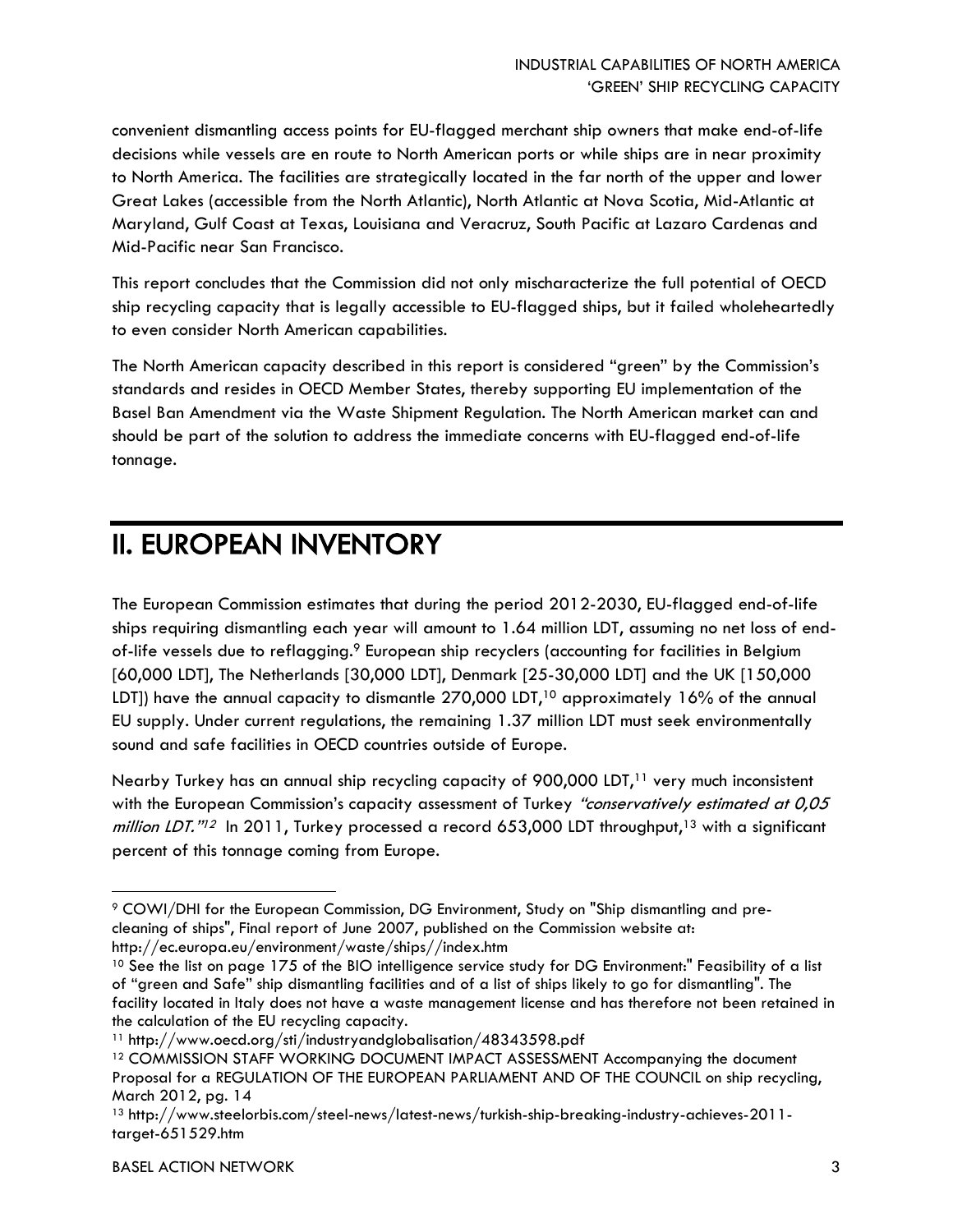In fact, EU-flagged ships are the primary inventory for the 21 active facilities in Turkey.<sup>14</sup> Estimating that approximately 75% of 2011 throughput was EU-flagged, Turkey can be expected to have a capacity for EU-flagged vessels in future years at 737,000 LDT (number represents the underutilized capacity in 2011 [247,000 LDT] plus the estimated capacity that was used by EU-flagged vessels in 2011[490,000 LDT]), further reducing the EU capacity need to 633,000 LDT (1.64 million LDT – 270,000 LDT – 737,000 LDT = 633,000 LDT).

The European Commission has insisted that the combined ship recycling capacity in EU Member States and OECD Member States outside of Europe is wholly insufficient to meet the annual demand for all EU-flagged end-of-life vessels. In the proceeding sections of this report, we will explore the ship recycling capacity of OECD Member States in North America to confirm whether in fact the North American market can accommodate the EU capacity need of 633,000 LDT per year.

This report does not account for ship recycling capacity expansion in the EU, which has vast growth potential. The readily available existing infrastructure in the EU, and that which is considered dormant capacity, is estimated at 1 million LDT.<sup>15</sup> However, this capacity was dismissed by the European Commission as not economically viable, and therefore was not a consideration of the Commission when they proposed the new ship recycling regulation in March 2012. Further consideration of dormant EU ship recycling capacity is necessary and should be the subject of additional consideration; however it is not the subject of this report.

# <span id="page-6-0"></span>III. UNITED STATES

## <span id="page-6-1"></span>INDUSTRY BACKGROUND

The ship recycling industry in the United States dates back to the 1950's, when an abundant supply of U.S. military vessels following WWII formed the National Defense Reserve Fleet (NDRF). The U.S. Maritime Administration (MARAD) managed 2,277 NDRF vessels at that time.<sup>16</sup> This abundant supply of end-of-life vessels spawned the development of a strong U.S. ship recycling industry and a successful public-private disposal partnership that lasted throughout the 1960's and 1970's. By 1974, 30 U.S. recycling companies were fulfilling ship disposal contracts at U.S. yards,<sup>17</sup> and with the capacity to recycle all government end-of-life vessels.

With the Cold War military buildup throughout the 1980's, ship disposal declined significantly in the U.S. as reserve fleets were maintained at maximum capacity. During this same period, ship

<sup>15</sup> COWI/DHI for the European Commission, DG Environment, Study on "Ship dismantling and precleaning of ships", Final report of June 2007, published on the Commission website at: http://ec.europa.eu/environment/waste/ships//index.htm

 $\overline{a}$ <sup>14</sup> http://www.oecd.org/turkey/48641944.pdf

<sup>16</sup>http://www.marad.dot.gov/ships\_shipping\_landing\_page/national\_security/ship\_operations/national\_d efense\_reserve\_fleet/national\_defense\_reserve\_fleet.htm

<sup>17</sup> Maritime Administration, Report on the Program for Scrapping Obsolete Vessels, Report MA-2000-067, March 10, 2000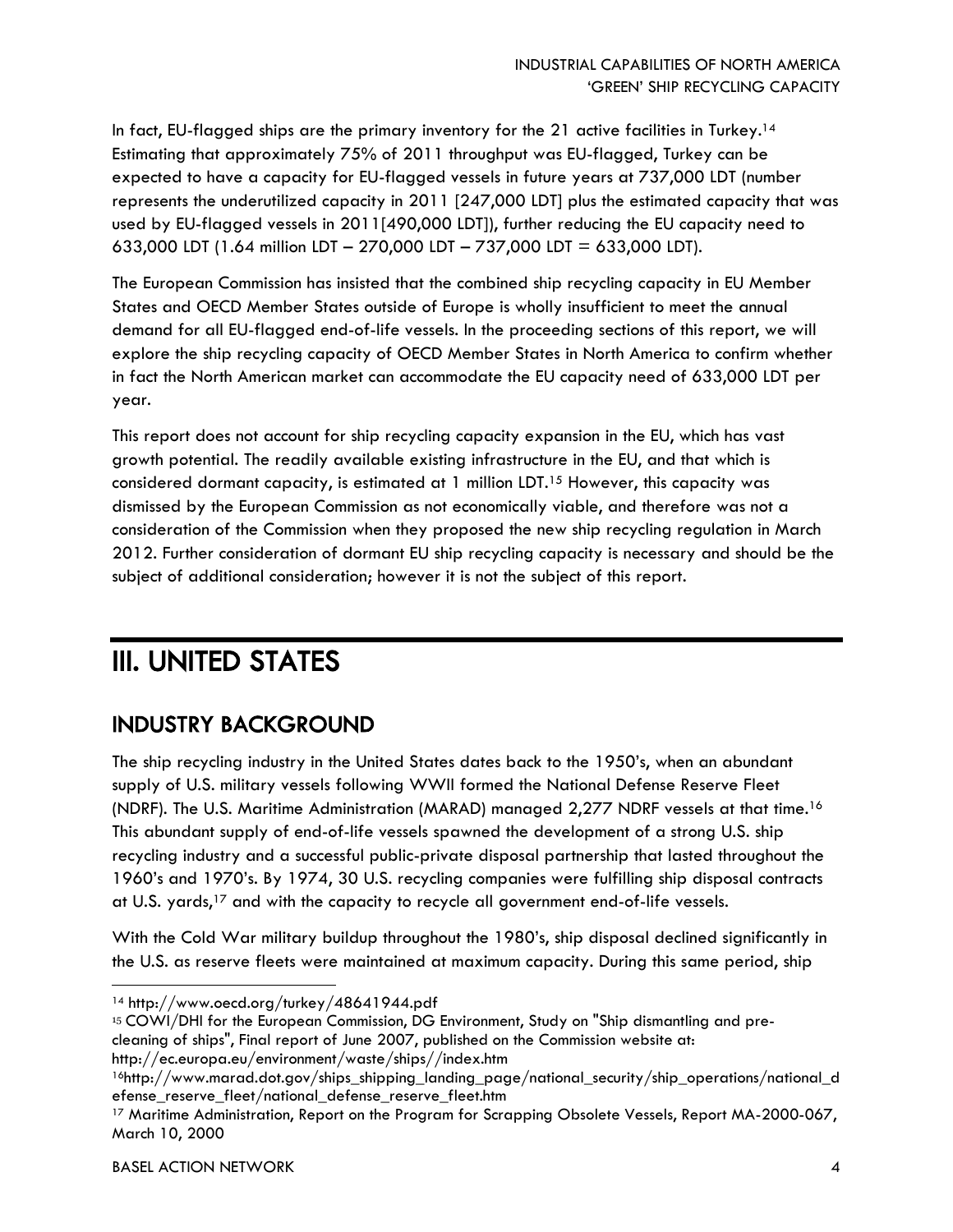recycling operations shifted overseas to South Asia due to lacking enforceable environmental and occupational health and safety regulations and where cheap labor could be exploited by commercial ship owners and governments alike. As a result, the U.S. ship recycling industry nearly collapsed entirely.

In 1994, new life was given to the U.S. ship recycling industry when government owned ship exports were curtailed following the discovery of polychlorinated biphenyls (PCBs) in various shipboard components and the appropriate enforcement of the U.S. Toxic Substances Control Act, which prohibits the export of regulated concentrations of PCBs (greater than 50 parts per million). The government turned back to the domestic recycling industry out of necessity, and supported the development of a "green" industry.

In 1998, a moratorium on overseas scrapping of government vessels was fully enforced by the Clinton Administration, a clear endorsement of the domestic capabilities; this endorsement was further secured in 2009, when the U.S. Congress passed legislation to ensure government vessels are recycled in the U.S. as long as there is sufficient domestic capacity.

### <span id="page-7-0"></span>EXPERTISE

The U.S. ship recycling industry is widely considered the most technologically advanced center for environmentally sound and safe ship recycling practices. These best practices have been carefully developed over the past 60 years and have been heavily influenced by the industry's primary client, the U.S. Federal Government.

The U.S. industry has relied heavily on a steady supply of end-of-life ships from the U.S. Maritime Administration and the U.S. Navy. Many of these ships are WWII vintage, and are arguably some the most hazardous class of vessels to enter the disposal market. With strong regulatory oversight, both environmental and occupational safety, these facilities have been required to meet the highest standards of operation in the global ship recycling industry.

Recycling International, an independent worldwide publication, said in 2006, "Visits to shipbreaking yards around the world confirm that nobody upholds environmental and safety measures as stringently as the Americans." The publication went on to say, "...the USA has become the world's leading 'green' recycler of marine ships…"

The U.S. ship recycling industry has focused primarily on the domestic inventory, but the current MARAD and Navy inventory will likely be disposed of by year end 2015. This opens up significant capacity for foreign flagged ships seeking environmentally sound and safe recycling in an OECD country with advanced technological capabilities and an experienced and well-trained work force.

It is also worth noting that the expertise of these facility operators has continued to draw the interest of large multinational corporations who often invest in these largely profitable facilities. In fact, four of the eight U.S. facilities have been purchased in recent years and now operate as subsidiaries of larger diversified corporations, adding significant financial stability to the industry.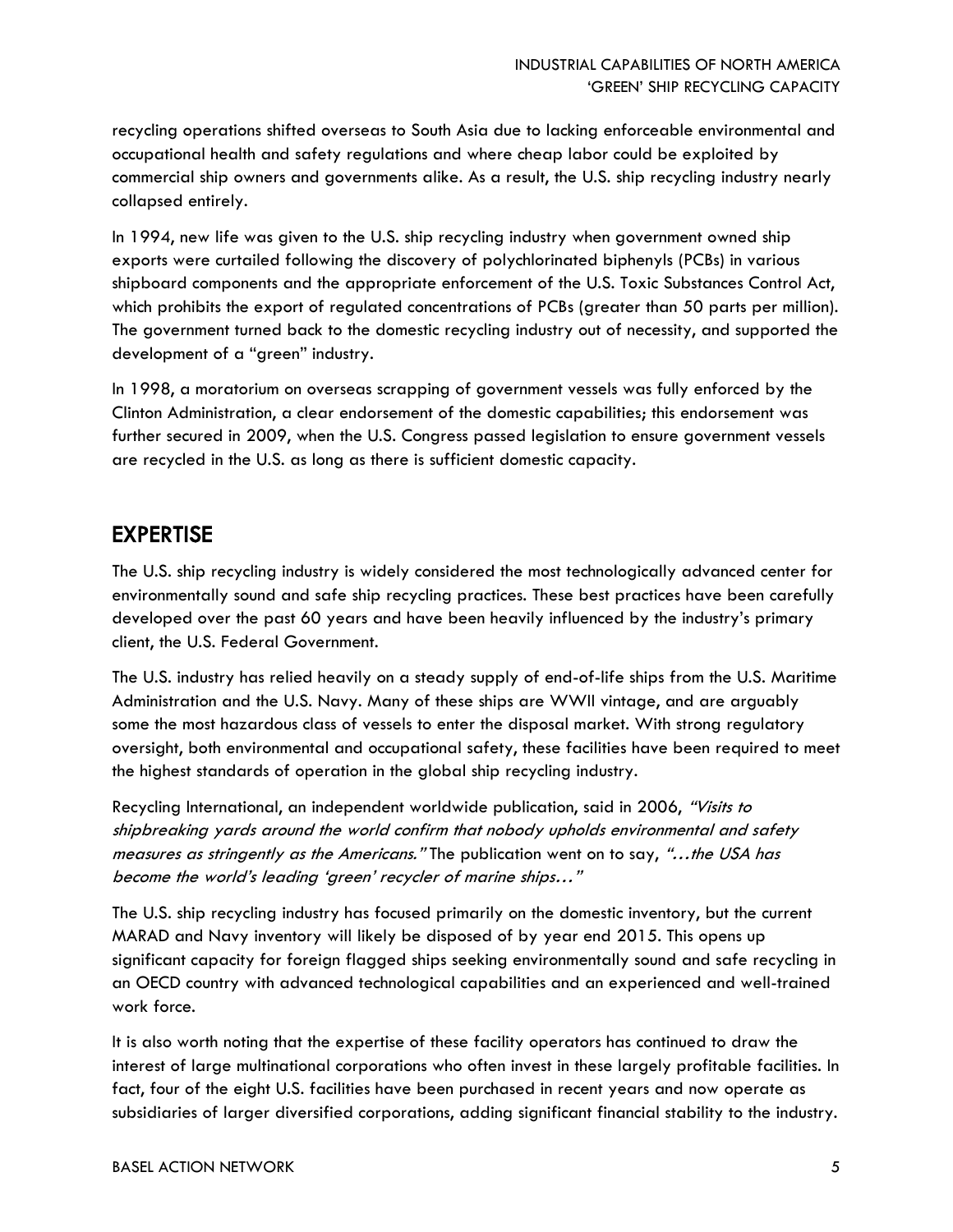Amongst the largest managing corporations of U.S. recycling facilities are Indian based conglomerate Adani Global and UK based multinational European Metal Recycling.

## <span id="page-8-0"></span>DOMESTIC INVENTORY

The domestic end-of-life inventory of large sea-going vessels derives almost exclusively from the U.S. Maritime Administration (MARAD) and the U.S. Navy. MARAD anticipates the annual dismantling of 18 vessels in future years, while the Navy is expected to dismantle no more than 4 vessels annually, consistent with the annual average over the past five years. With a total of 22 government vessels being supplied to the eight U.S. ship recyclers annually, an estimated 154,000 LDT will be processed.

This government inventory is rapidly disappearing with only 39 vessels in the MARAD National Defense Reserve Fleet (NDRF) designated for disposal, and 31 vessels slated for disposal in the Navy reserve fleet. With a total of 70 government vessels remaining and an approximate 490,000 LDT, this inventory will be fully depleted in approximately 3-years, and with the industry operating significantly below capacity. The 3-year timeline could also be further reduced if a number of vessels are directed to other disposal programs, such as Navy Sinking Exercises (SINKEX), which accounted for the disposal of 4 ships and a combined 41,500 LDT in 2012.<sup>18</sup> The Navy anticipates SINKEX events to account for 0 to 2 ship disposals per year.<sup>19</sup>

As described above, the backlog of government vessels that have supported the U.S. Industry since 1950 will be eliminated by year end 2015. While it is expected that a number of vessels will be deactivated and designated for disposal in future years, MARAD expects only 3 to 5 retention ships will be designated for disposal annually in the foreseeable future,<sup>20</sup> while the Navy anticipates an average of 2 ships being designated for disposal each year through 2017.<sup>21</sup> This combined inventory can be expected to provide approximately 42,000 LDT per year on average.

There are currently 191 privately owned merchant ships operating under the U.S. flag (over 10,000 DWT), representing 9 million deadweight tons, or 2% of the total global tonnage in operation. <sup>22</sup> The number of U.S. privately owned merchant ships requiring dismantling each year, and that which will remain in the U.S. for dismantling is unclear as many private owned merchant ships are exported to the shipbreaking beaches in South Asia, despite available capacity at U.S. facilities. While a number of shipping companies have committed to using U.S. recyclers in recent years, this inventory is not consistent across years and still remains the exception.

<sup>19</sup> Navy Annual Report to Congress on the Long-Range Plan for Construction of Vessels for FY2013 http://www.militarytimes.com/static/projects/pages/navy-shipbuilding-report-032812

 $\overline{a}$ <sup>18</sup> Navy ships disposed of at sea via Sinking Exercise (SINKEX) in 2012: Coronado (10,878 LDT), Niagara Falls (9,133 LDT), Concord (9,574 LDT) and Kilauea (11,915 LDT). Total 41,500 LDT.

<sup>&</sup>lt;sup>20</sup> Report to Congress on the Progress of the Vessel Disposal Program, MARAD, March 2011

<sup>21</sup> Annual Report to Congress on the Long-Range Plan for Construction of Vessels for FY2013

http://www.militarytimes.com/static/projects/pages/navy-shipbuilding-report-032812

<sup>22</sup> American Maritime Congress. http://www.americanmaritime.org/merchant/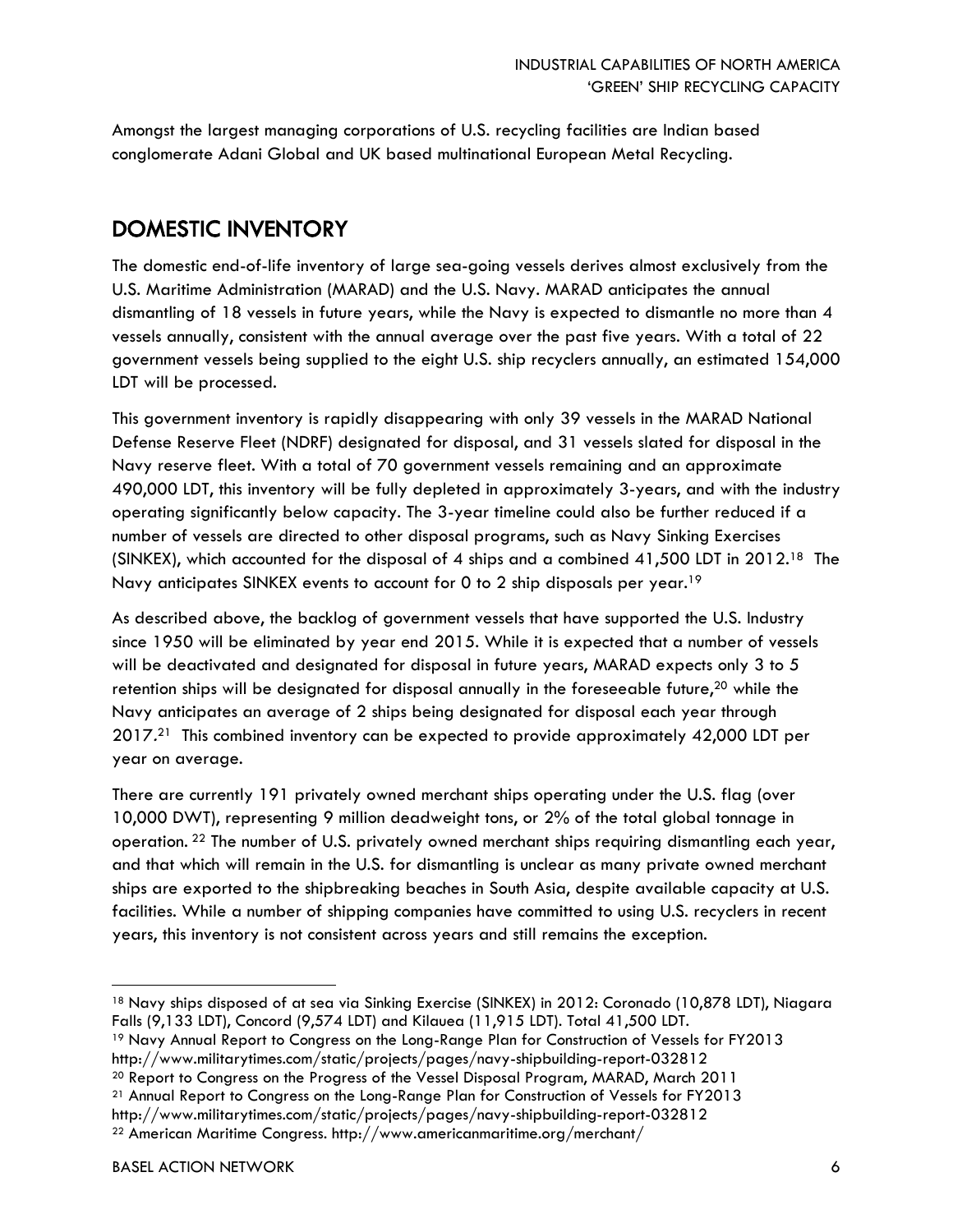In keeping with conservative capacity estimates, we assume U.S. commercial vessels will fill U.S. recycling capacity at 2012 volumes in future years, estimated at 189,000 LDT. However, it must be noted that this estimated volume will likely reduce significantly year over year as most U.S. built vessels reaching end-of-life by 2015, will likely not contain regulated concentrations of PCBs, and therefore will no longer be restricted under U.S. regulations from being exported to foreign ship recycling facilities. See Legal Accessibility section below for further discussion.

## <span id="page-9-0"></span>CURRENT CAPACITY

Today there are eight U.S. ship recycling facilities that have the industrial capability to dismantle large sea-going vessels in an environmentally sound and safe manner. It is widely known that these facilities have significantly underutilized capacity.

There are also a number of small scrap operators in U.S. coastal states that currently dismantle small craft (e.g. tugs, fishing boats, patrol boats, etc); these operators are not included in this capacity assessment as this report focuses solely on economically viable capacity for large seagoing vessels. Further, the European Commission has already acknowledged sufficient capacity at the European level for smaller ships and those owned by European governments, so these vessel classes are not within the scope of needed OECD capacity.

In 2011, over 1000 ships were scrapped worldwide, exceeding 8 million tons of recycled metals.<sup>23</sup> While the global market tonnage grew by  $27%$  from the year previous,<sup>24</sup> the U.S. market remained stagnant.

While the U.S. industry has an annual throughput of 343,000 LDT (combined average 2010 and 2011), the actual capacity was estimated at 592,000 LDT (combined average 2010 and 2011), leaving 254,000 LDT of underutilized capacity. See TABLE 3.1 below for annual volume and capacity for each U.S. facility.

| <b>Facility</b>                           | Location              | <b>Annual Volume</b> | <b>Annual Capacity</b> | Underutilized |
|-------------------------------------------|-----------------------|----------------------|------------------------|---------------|
| <b>Allied Defense</b><br><b>Recycling</b> | <b>Pacific Coast</b>  | 11,000               | 32,000                 | 21,000        |
| <b>Allstar Metals</b>                     | <b>Gulf Coast</b>     | 60,000               | 100,000                | 40,000        |
| <b>BayBridge Texas</b>                    | <b>Gulf Coast</b>     | O                    | 40,000                 | 40,000        |
| <b>BB Metals</b>                          | <b>Atlantic Coast</b> | 45,000               | 75,000                 | 35,000        |

### <span id="page-9-1"></span>TABLE 3.1 U.S. SHIP RECYLING ANNUAL THROUGHPUT AND CAPACITY

<sup>23</sup> http://www.robindesbois.org/english/shipbreaking/shipbreaking26.pdf <sup>24</sup> http://www.robindesbois.org/english/shipbreaking/shipbreaking26.pdf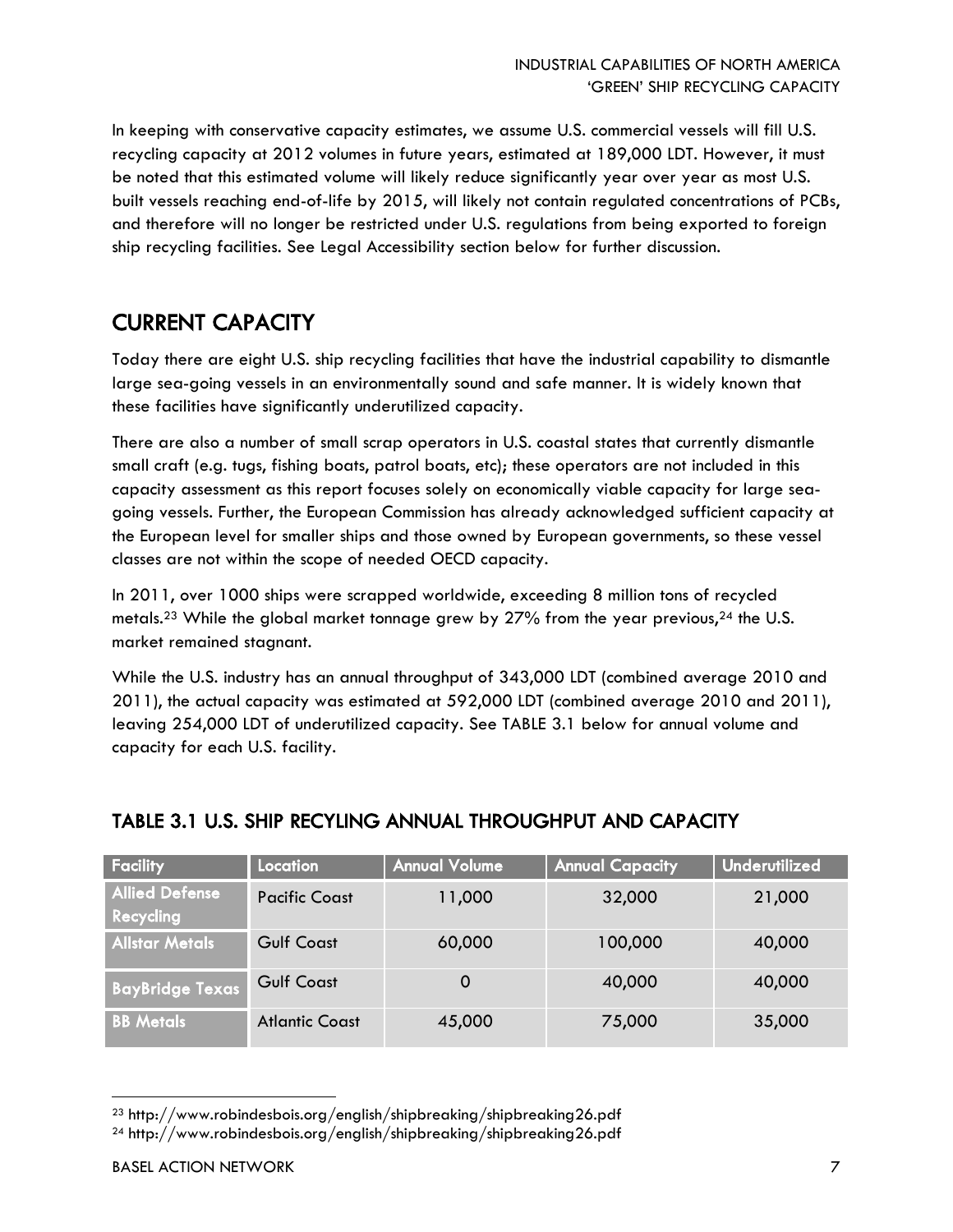#### INDUSTRIAL CAPABILITIES OF NORTH AMERICA 'GREEN' SHIP RECYCLING CAPACITY

| <b>ESCO Marine</b>                    | <b>Gulf Coast</b> | 96,000  | 120,000 | 24,000  |
|---------------------------------------|-------------------|---------|---------|---------|
| <b>International</b><br>Shipbreaking* | <b>Gulf Coast</b> | 80,000  | 120,000 | 40,000  |
| <b>Marine Metals</b>                  | <b>Gulf Coast</b> | 15,000  | 25,000  | 10,000  |
| Southern<br>Recycling*                | <b>Gulf Coast</b> | 36,000  | 80,000  | 44,000  |
| <b>TOTAL</b>                          |                   | 343,000 | 592,000 | 254,000 |

Numbers represented in light displacement ton (LDT).

Numbers represent average 2010 and 2011 volume/capacity/underutilized capacity as reported by the facility to Basel Action Network, October 2012.

\* Facility did not provide volume/capacity data; estimates are based on perceived volume/capacity given public knowledge of contracts secured in 2010 and 2011.

The eight facilities are strategically located on all three coastlines of the continental U.S., Atlantic Coast at Maryland, Gulf Coast at Texas and Louisiana and the Pacific coast near San Francisco. The facilities on the Pacific and Atlantic coasts conduct ship dismantling operations in graving drydocks, while the facilities in the Gulf Coast conduct dismantling operations alongside in slipways.

## <span id="page-10-0"></span>CAPACITY FORECAST 2015

The facilities in California and Maryland both operate in graving drydocks, and as a result their capacity for drydock expansion is restricted. That being said, the California facility does have the opportunity to expand into another dock in the Bay to offer additional capacity if in fact a steady supply of ships is foreseeable. The Maryland facility is the largest privately owned drydock in the U.S. and can accommodate as many as 6 ships in the drydock at one time (depending on size). While drydock expansion is not feasible, the facility does have a number of slipways that can accommodate significant capacity expansion if a steady supply of ships is available.

The facilities operating in Brownsville, Texas are much different from a capacity building perspective when compared to both the Pacific and Atlantic operators, as the Texas facilities are strategically located along the Brownsville ship channel leading to the inland deep water sea Port of Brownsville. This man made channel extends 17 miles to connect the Port of Brownsville to the Gulf of Mexico at Brazos Santiago Pass.

The Port and the land along the ship channel is owned by the Brownsville Navigation District, a political subdivision of the State of Texas. Plots are leased along the ship channel to industrial operators including those plots operated by ship recyclers. In fact, the ship recycling industry covers more land and shoreline along the channel than any other activity. The local government has signaled a favorable view toward responsible expansion of the recycling slips along the existing ship channel.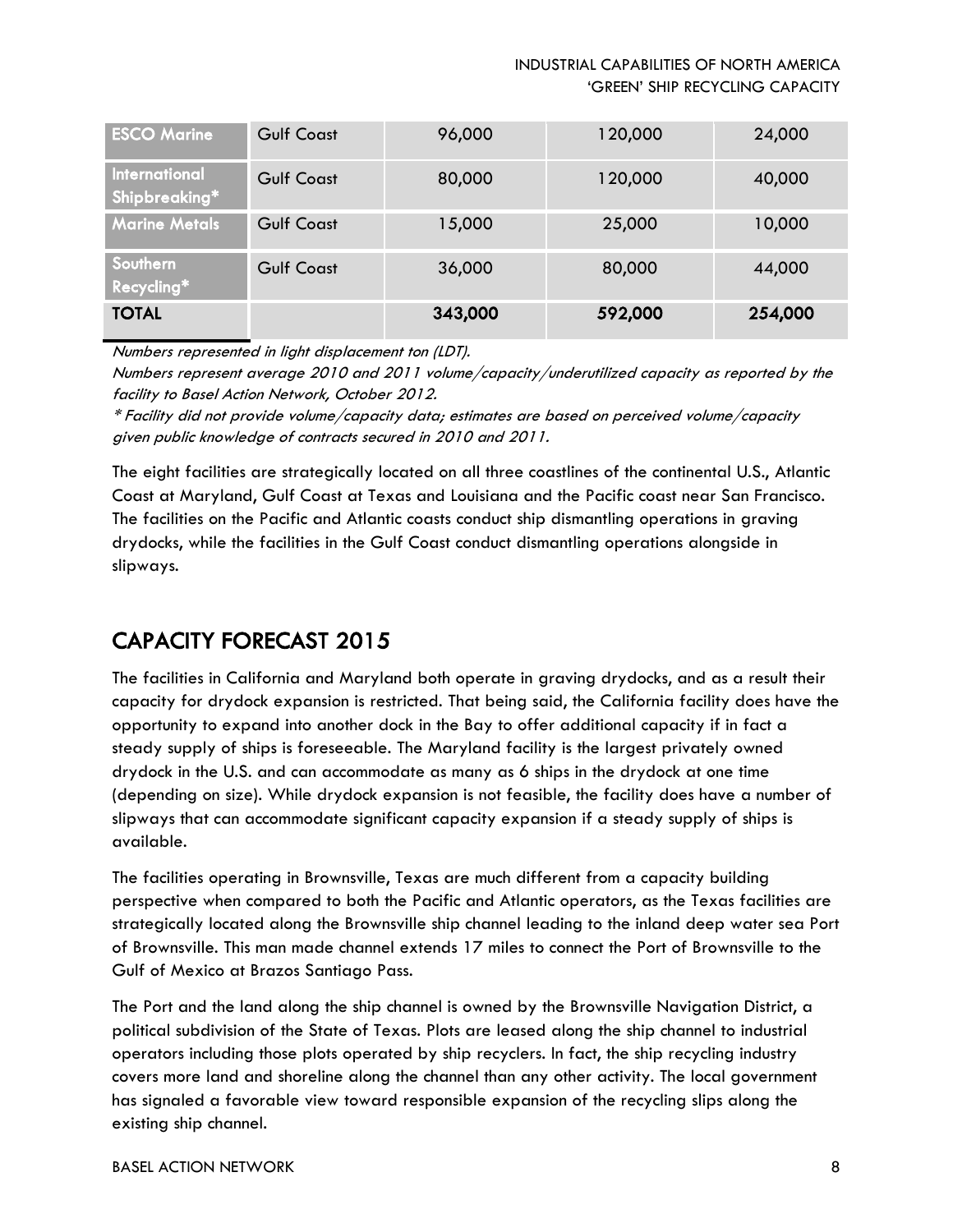U.S. recyclers suggest that current domestic recycling capacity could be quickly expanded to meet global demand, if there is consistency of vessel supply.

The eight U.S. facility operators were asked what their maximum capacity could be within a 24 month period if a steady supply of ships were available. The total capacity was estimated to grow to 1.14 million LDT per year. With the domestic government owned inventory expected to provide approximately 42,000 LDT per year after 2015 and into the foreseeable future, and the domestic commercial fleet expected to provide approximately 189,000 LDT, according to 2012 estimates, the available U.S. capacity to foreign flagged fleets by year end 2015 is estimated at 913,000 LDT per year.

<span id="page-11-0"></span>

| <b>Facility</b>                       | Location              | <b>Annual Capacity 2012</b> | <b>Annual Capacity 2015</b> |
|---------------------------------------|-----------------------|-----------------------------|-----------------------------|
| <b>Allied Defense</b><br>Recycling    | <b>Pacific Coast</b>  | 32,000                      | 64,000                      |
| <b>Allstar Metals</b>                 | <b>Gulf Coast</b>     | 100,000                     | 200,000                     |
| <b>BayBridge Texas</b>                | <b>Gulf Coast</b>     | 40,000                      | 40,000                      |
| <b>BB Metals</b>                      | <b>Atlantic Coast</b> | 75,000                      | 150,000                     |
| <b>ESCO Marine</b>                    | <b>Gulf Coast</b>     | 120,000                     | 240,000                     |
| <b>International</b><br>Shipbreaking* | <b>Gulf Coast</b>     | 120,000                     | 240,000                     |
| <b>Marine Metals</b>                  | <b>Gulf Coast</b>     | 25,000                      | 50,000                      |
| Southern<br>Recycling*                | <b>Gulf Coast</b>     | 80,000                      | 160,000                     |
| <b>TOTAL</b>                          |                       | 592,000                     | 1,144,000                   |

Numbers represented in light displacement ton (LDT) as reported by the facility to Basel Action Network, October 2012.

\* Facility did not provide volume/capacity data; estimates are based on perceived volume/capacity given public knowledge of contracts secured in 2010 and 2011.

### <span id="page-11-1"></span>FACILITY LIMITATIONS

The eight facilities are all capable of handling all types of vessels without restriction; and as can be observed from TABLE 3.3, the U.S. facilities are capable of accommodating nearly all sizes of vessels from Handysize (174 m), Handymax (200 m), Aframax (245 m), Capesize (270 m), Panamax (294 m), New Panamax (366 m), Suezmax (285 m) to Very Large Crude Carriers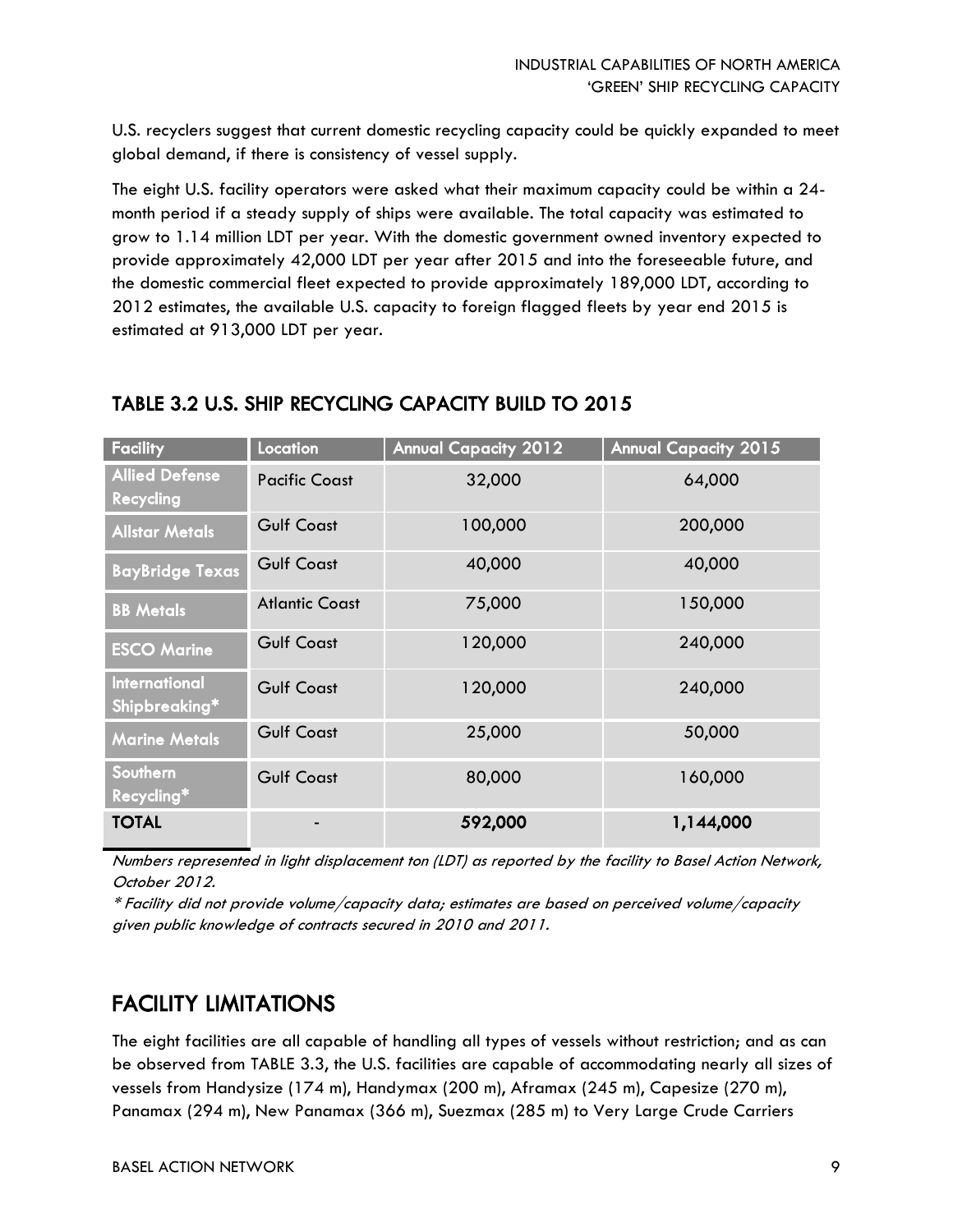(VLCC) (330 m). Only one facility however is currently able to accommodate the largest class of vessel operating on today's waterways, the Ultra Large Crude Carriers (ULCC) (410 m). Additional limitations are observed at the California drydock facility that can only accommodate up to Aframax (200 m) sized vessels, however it must be noted that according to 2011 global dismantling records, 74% of the global tonnage scrapped on the year were smaller than 656 feet (200 m). Among the vessels scrapped globally in 2011, 38% measured less than 492 feet (150 m), 36% measured between 492 feet (150 m) and 652 feet (199 m), and 26% measured over 656 feet (200 m).<sup>25</sup>

| <b>Facility</b>                      | <b>Type/Quantity</b> | Length | <b>Draft</b>             | <b>Beam</b> |
|--------------------------------------|----------------------|--------|--------------------------|-------------|
| <b>Allied Defense</b><br>Recycling   | Graving/Drydock      | 720'   | 30'                      | 96'         |
| <b>Allstar Metals</b>                | Slipway              | 1100'  | 35'                      | 180'        |
| <b>BayBridge Texas</b>               | Slipway              | 850'   | 22'                      | 350'        |
| <b>BB Metals</b>                     | Graving/Drydock      | 1350'  | $\overline{\phantom{a}}$ | 159'        |
| <b>ESCO Marine</b>                   | Slipway              | 1200'  | $\overline{\phantom{a}}$ | 130'        |
| <b>International</b><br>Shipbreaking | Slipway              | 1000'  |                          |             |
| <b>Marine Metals</b>                 | Slipway              | 1000'  | 18'                      | 82'         |
| Southern<br>Recycling                | Slipway              |        |                          |             |

### <span id="page-12-0"></span>Table 3.3 U.S. SHIP RECYCLING FACILITY VESSEL SIZE CAPABILITIES

Numbers represented in linear feet; 1 meter = 3.28084 linear feet.

## <span id="page-12-1"></span>LEGAL ACCESSIBILITY

The European Commission has incorrectly characterized U.S. ship recycling capacity as not legally accessible to EU-flagged vessels seeking OECD facilities in compliance with the current Waste Shipment Regulation.

The single legal barrier to the import into the U.S. of end-of-life vessels is the U.S. Toxic Substances Control Act (TSCA). Current rules under TSCA ban the manufacture of polychlorinated biphenyls (PCBs), which by definition, includes a ban on the import of PCBs in regulated concentrations (great than 50 parts per million). TSCA effectively prohibits the import into the U.S. of foreign flagged vessels that contain regulated concentrations of PCBs. For vessels that do not

<sup>25</sup> <http://www.robindesbois.org/english/shipbreaking/shipbreaking26.pdf>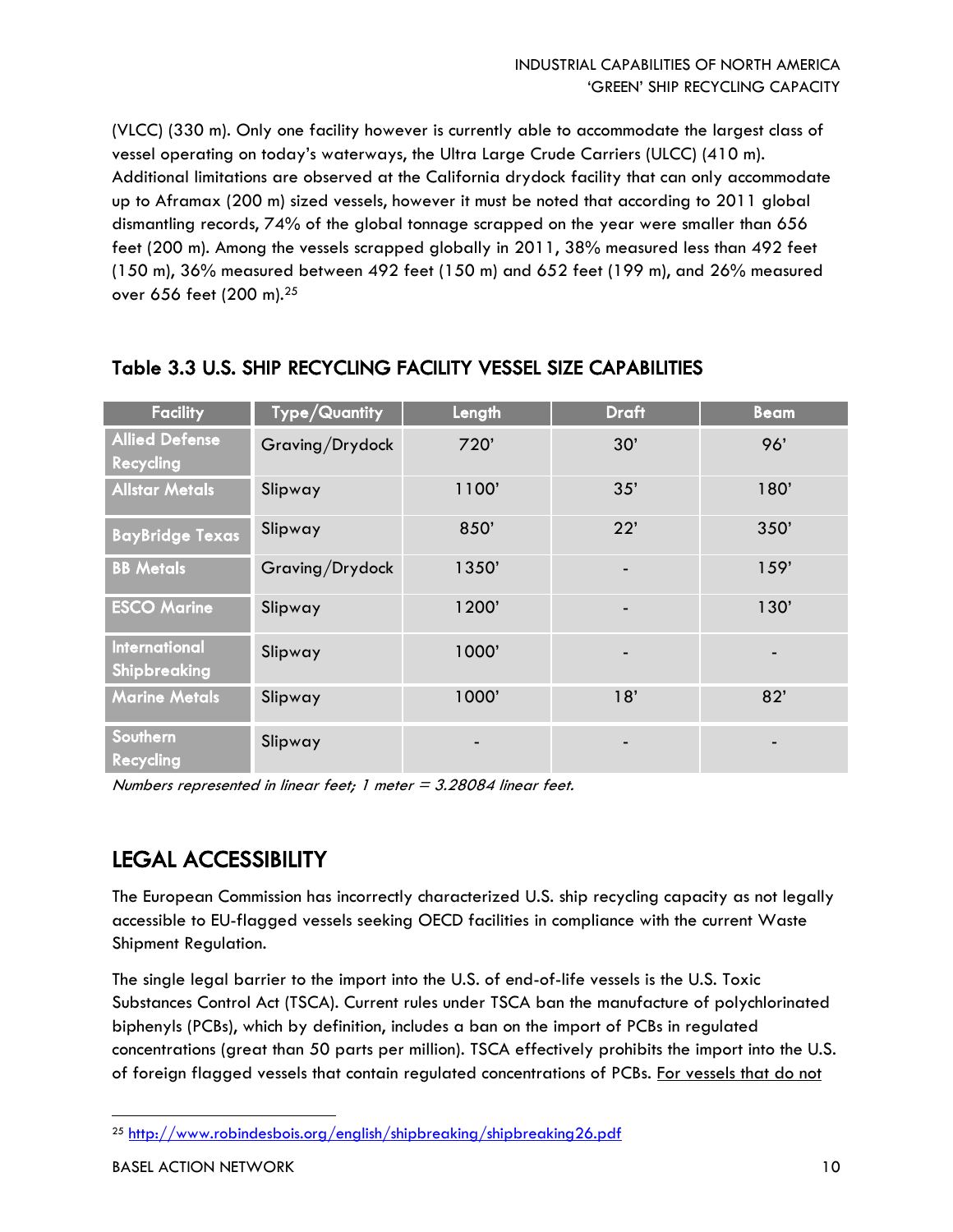contain PCBs, either because they were built absent of PCBs, or because the vessels were precleaned and remediated prior to import into the U.S., there is no legal barrier to accessing U.S. recycling facilities.

The EPA Administrator has authority under TSCA section 6 (e)(3)(B) to grant petitions to import regulated concentrations of PCBs, including those found in end-of-life vessels; however, this rulemaking process must be taken on a case by case basis. While this is not ideal given the expedient schedules in which ship owners unload ships and brokers solicit bids and award contracts, it is a viable alternative to using non-OECD facilities.

Further, it must be noted that if there is political will there are opportunities for the U.S. EPA to promulgate new rules that can effectively eliminate this sole barrier to accessing the U.S. ship recycling industry. In fact, in 1996, the EPA promulgated a rule that allowed the import of PCBs into the U.S. for disposal, stating "Based on the persistence of PCBs in the global environment and EPA's finding that any exposure to human beings or the environment may be significant, EPA believes that the safe disposal of PCBs in approved U.S. facilities poses less risk of injury to health or the environment in the U.S. than the continued presence of PCBs in other countries, since proper disposal in this country provides protection against possible hazards from improper disposal elsewhere." 26

This rule would have extended to foreign flagged end-of-life vessels. However, the rule was overturned in 1998 by courts following a lawsuit filed by an environmental organization. There have been ongoing discussions in the U.S. on how best to address this issue related to ships, with the U.S. EPA signaling their support for such regulatory amendments.

While the U.S. has not yet conducted any level of analysis on foreign built vessels and the likelihood that PCBs exist in regulated concentrations in a specific vintage of vessel, the U.S. has identified 1985 as the threshold year after which it is unlikely that PCBs remained in supply streams for use in vessel construction or repair in the U.S. As such, any vessel built in the U.S. prior to 1985, is assumed to contain PCB products unless sampling and laboratory testing proves otherwise. Those vessels built after 1985, are assumed to not contain PCB materials.

It is important to recall that only ships containing PCBs fall under the TSCA ban on imports. In 2011, the average age of ships reaching the dismantling facilities globally was 30 years.<sup>27</sup> This makes 1981 the average year of construction, very near the phasing out of PCB use in shipbuilding, according to U.S. assessments. By 2015, if the average age of vessels reaching endof-life remains steady at 30 years, nearly all vessels constructed with PCBs will have been phased out, opening the U.S. ship recycling industry to nearly all remaining foreign flagged end-of-life vessels.

While 1985 is considered the threshold year for U.S. built vessels, additional research is necessary to identify the threshold years in foreign built vessels comprising the EU-flagged fleet.

<sup>26</sup> [61 FR 11099](http://www.epa.gov/fedrgstr/EPA-TOX/1996/March/Day-18/pr-24122.txt.html)

<sup>27</sup> http://www.robindesbois.org/english/shipbreaking/shipbreaking26.pdf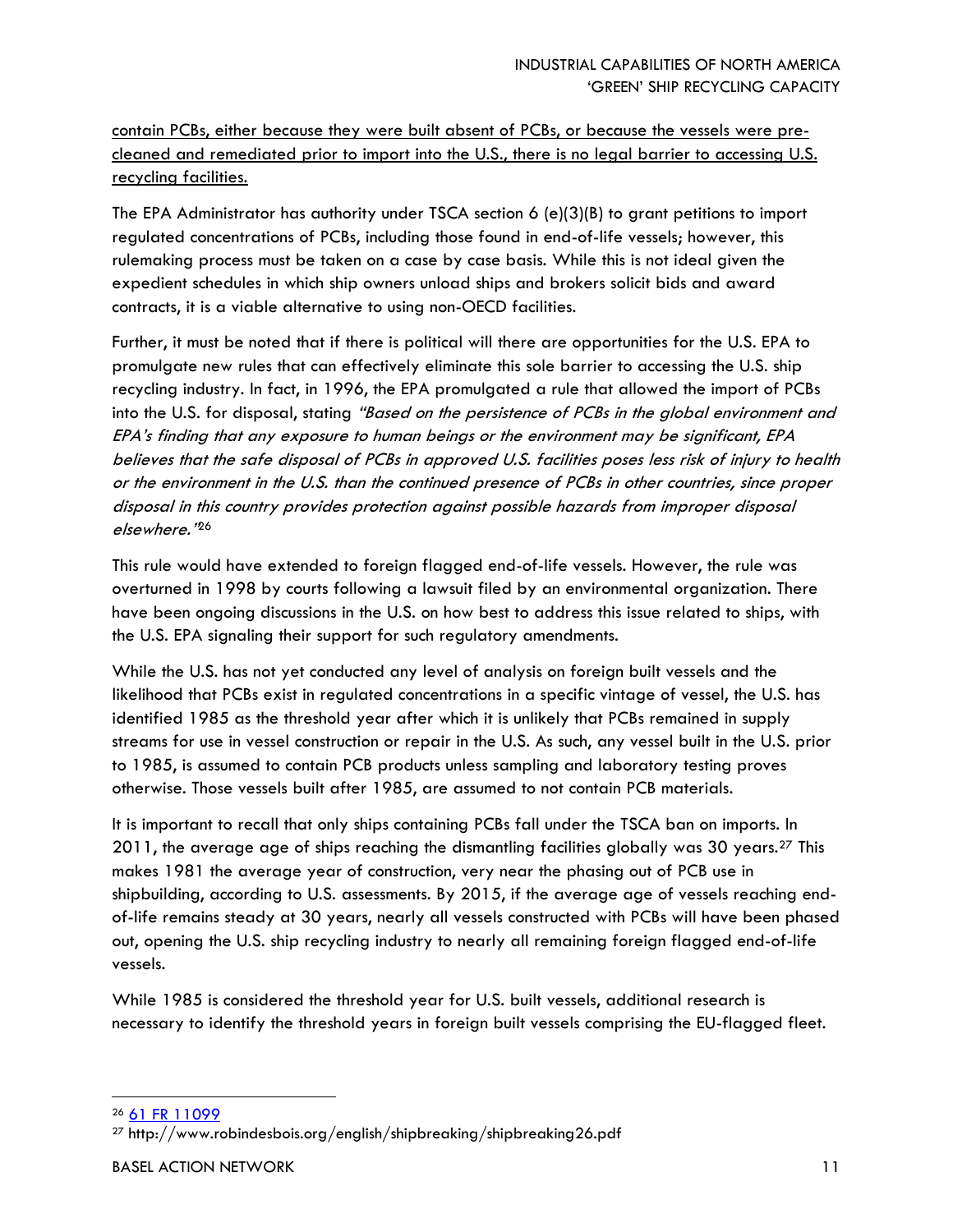# <span id="page-14-0"></span>IV. CANADA

### <span id="page-14-1"></span>INDUSTRY BACKGROUND

The Canadian ship recycling industry dates back more than 50 years. It is an industry that was developed on the Great Lakes out of necessity to dismantle ships that were built on the Lakes themselves. For many decades, ships were either too large to navigate the locks to the Atlantic Ocean (prior to the expansion of the locks) or were simply too small such that transport to foreign ship recycling facilities was cost prohibitive.

While the industry now focuses predominantly on government vessels and smaller vessels in the Great Lakes network, many large ocean-going vessels can now navigate through the locks to the open sea to access yards in South Asia where cheap labor is exploited, and where enforceable environmental and occupational health and safety regulations are lacking.

## <span id="page-14-2"></span>EXPERTISE

International Marine Salvage in Port Colborne, Ontario is the primary ship recycler in Canada. According to a 2007 report by the European Commission, the company has recycled in excess of 150,000 tons of steel from dismantling ships since 1985. <sup>28</sup> Their primary ship inventory comes from the Canadian Government and merchant vessels operating within the Great Lakes network. In addition to ship recycling, they also process other scrap sources and have recycled in excess of one million tons of metal wastes and byproducts to date.<sup>29</sup>

## <span id="page-14-3"></span>DOMESTIC INVENTORY

The primary ship inventory comes from the Canadian Government, merchant vessels operating within the Great Lakes network and smaller vessels that are simply too small to justify the ocean tow costs to foreign yards. The Canadian facilities fill an important niche, similar to the niche filled by European operators. However, unlike the European market, very few commercial ships operate under the Canadian Flag and therefore very few ships are accessible to Canadian ship recycling yards.

The Royal Canadian Navy does not have an abundant inventory of obsolete vessels awaiting dismantling, so domestic inventory is not expected to grow or even sustain the current throughput of existing facilities. These facilities have diversified their business model and have turned to other scrap markets in order to stay in business while awaiting infrequent ship deliveries.

<sup>28</sup> Ship Dismantling and Pre-cleaning of Ships , June 2007

<sup>29</sup> http://www.internationalmarinesalvage.com/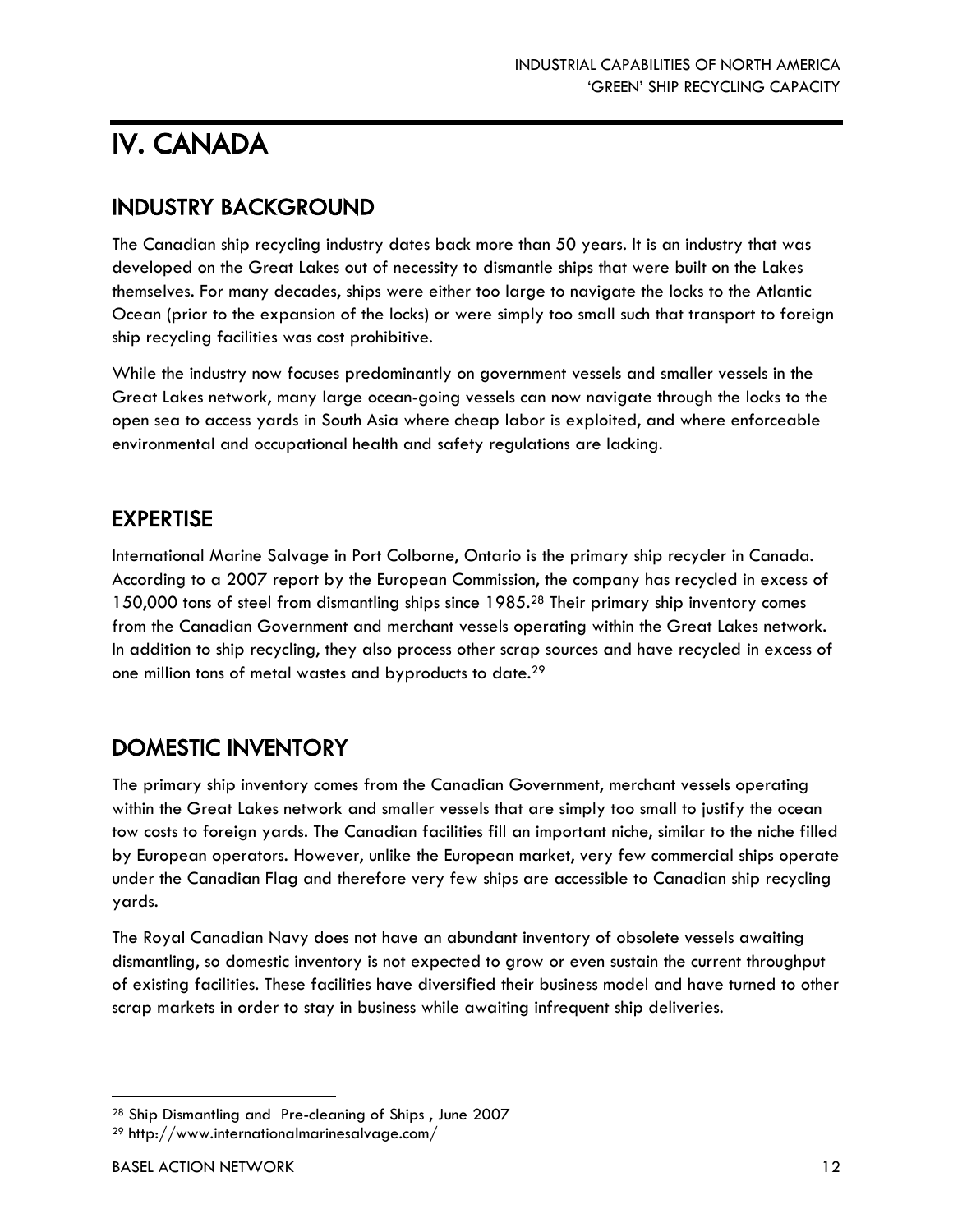## <span id="page-15-0"></span>CURRENT CAPACITY

The Canadian ship recycling industry is small when compared to global market competitors at only 25,000 LDT annual throughput. However, the annual capacity of the three facilities with current ship recycling capabilities is estimated at 115,000 LDT. The 90,000 LDT of underutilized capacity is considered environmentally sound and safe and in compliance with EU's "green" requirements.

| <b>Facility</b>                                                             | Location                     | <b>Annual Volume</b> | <b>Annual Capacity</b> | Underutilized |
|-----------------------------------------------------------------------------|------------------------------|----------------------|------------------------|---------------|
| <b>Marine Recycling</b><br>Corporation                                      | Port Colborne,<br>Ontario    | 25,000               | 50,000                 | 25,000        |
| <b>Marine Recycling</b><br>Corporation/<br><b>Laurentian Energy</b><br>Corp | Nova Scotia                  | $\mathbf 0$          | 50,000                 | 50,000        |
| <b>Purvis Marine</b><br><b>Limited</b>                                      | Sault Ste. Marie,<br>Ontario | 0                    | 15,000                 | 15,000        |
| <b>TOTAL</b>                                                                |                              | 25,000               | 115,000                | 90,000        |

#### <span id="page-15-1"></span>TABLE 4.1 CANADIAN SHIP RECYLING ANNUAL THROUGHPUT AND CAPACITY

Numbers represented in light displacement ton (LDT).

Numbers represent average 2010 and 2011 volume/capacity/underutilized capacity as reported by the facility to Basel Action Network, October 2012.

## <span id="page-15-2"></span>CAPACITY FORECAST 2015

The Canadian capacity is not expected to grow beyond the existing total capacity of 115,000 LDT per year by year end 2015, with 90,000 LDT of underutilized capacity.

## <span id="page-15-3"></span>FACILITY LIMITATIONS

The European Commission noted in 2007<sup>30</sup> that there is a size limitation to the import of ocean going vessels to the Canadian ship recycling facilities on the Great Lakes, as vessels must pass the locks of the Welland Canal.

Canadian operators have clarified this size limitation for safe passage through the locks as 740 feet in length,  $26\frac{1}{2}$  foot draft, and 78 foot beam. According to records for 2011 total global

<sup>30</sup> Ship Dismantling and Pre-cleaning of Ships , June 2007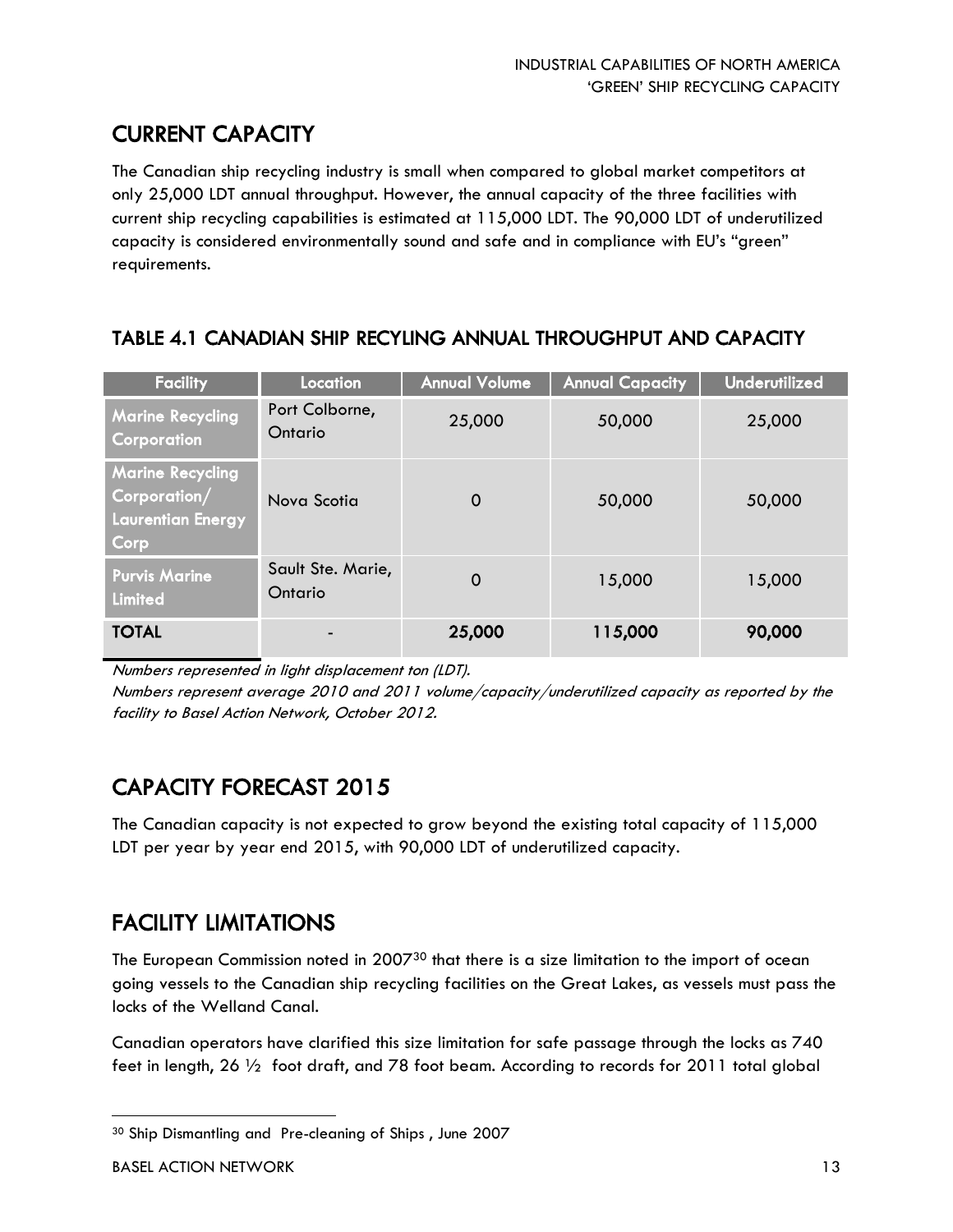scrap tonnage, 74% of all vessels scrapped globally could be accommodated safe passage through the locks.<sup>31</sup>

The facility at Port Colborne on Lake Eerie can accommodate nearly any size of vessel capable of navigating the locks, while the facility at Sault Ste. Marie being further restricted by the size of its dyrdock at 385 feet. On the contrary, the facility on the Atlantic Coast at Nova Scotia is capable of accommodating larger vessels up to 850 feet with 20 foot draft, and 130 foot beam.

#### <span id="page-16-0"></span>Table 4.2 CANADIAN SHIP RECYCLING FACILITY VESSEL SIZE CAPABILITIES

| <b>Facility</b>                                                       | <b>Type/Quantity</b> | Length | <b>Draft</b>                 | Beam |
|-----------------------------------------------------------------------|----------------------|--------|------------------------------|------|
| <b>Marine Recycling</b><br><b>Corporation</b>                         | Slipway              | 720'   | 26' 6''                      | 78'  |
| <b>Marine Recycling</b><br>Corporation /<br>Laurentian Energy<br>Corp | Slipway              | 850'   | $20^{\circ}$                 | 130' |
| <b>Purvis Marine</b><br>Limited                                       | Floating<br>Drydock  | 385'   | $\qquad \qquad \blacksquare$ | 60'  |

Numbers represented in linear feet; 1 meter  $= 3.28084$  linear feet.

## <span id="page-16-1"></span>LEGAL ACCESSIBILITY

Canada is party to the Basel Convention, but has not ratified the Basel Ban Amendment. Canada is an OECD Member State, and can accept waste from other Basel Party States with prior informed consent procedures adhering to the Basel Convention and rules described in Canada's implementing legislation: Export and Import of Hazardous Waste and Hazardous Recyclable Material Regulations (2005) adopted under section 191 of the Canadian Environmental Protection Act, 1999 (CEPA 1999).

# <span id="page-16-2"></span>V. MEXICO

 $\overline{a}$ 

### INDUSTRY BACKGROUND

Mexico was home to a number of ship recycling facilities in the 1980's, when U.S. government owned ships were permitted export for dismantling. However, these facilities quickly found

<sup>31</sup> <http://www.robindesbois.org/english/shipbreaking/shipbreaking26.pdf>

Among the vessels scrapped in 2011, 385 (38%) measure less than 150m , 367 (36%) between 150 and 199m , and 268 (26%) over 200m.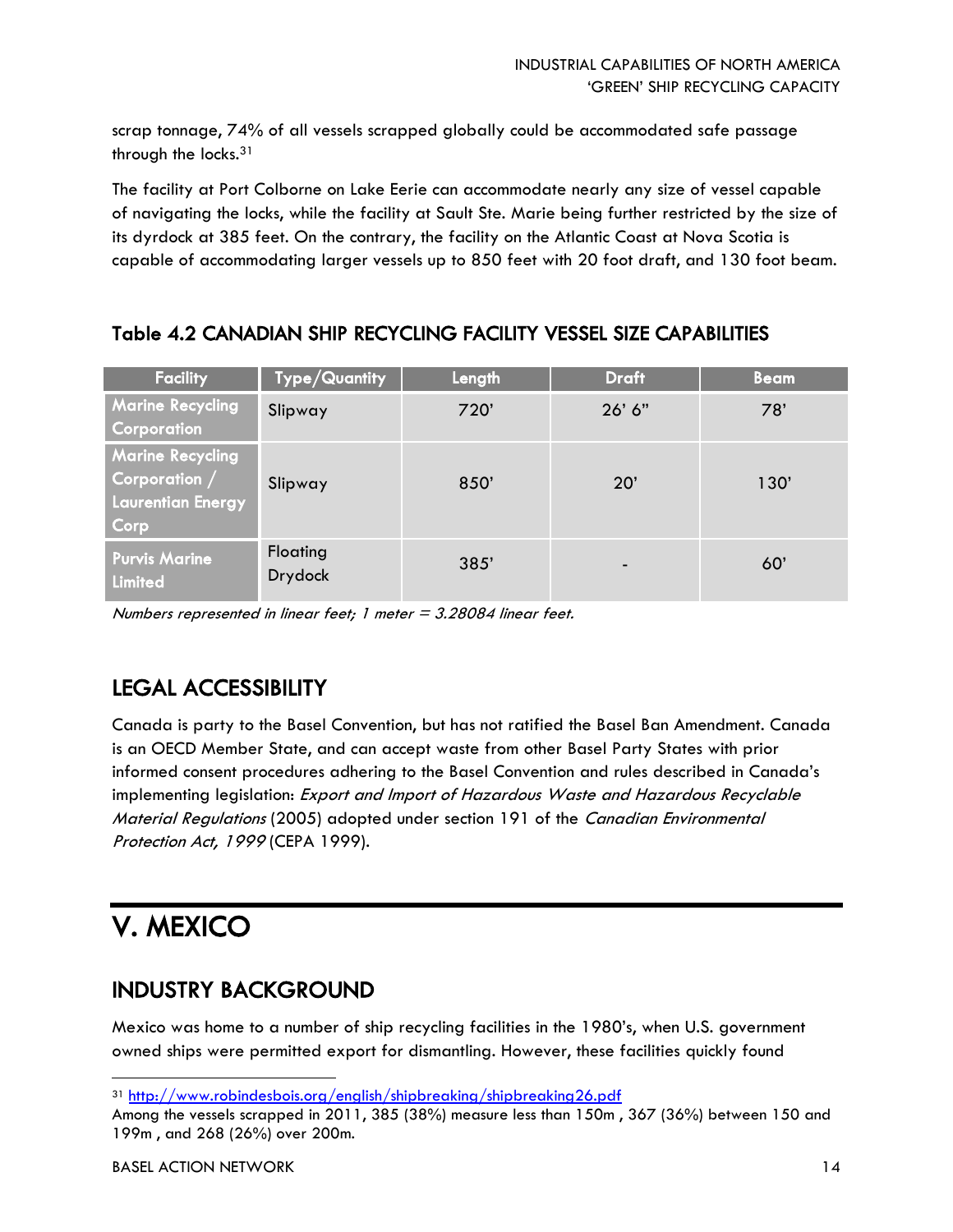themselves unable to compete with prices offered in South Asia and the Mexican industry quietly closed down.

Only in recent years has the industry been revived with the development of a new facility on the Pacific Coast and the Gulf Coast that have the capability of dismantling large sea-going vessels. These two facilities are strategically located on either side of the Panama Canal, to offer dismantling services in the Gulf and on the Pacific without having to transit the Panama Canal.

### <span id="page-17-0"></span>EXPERTISE

The two Mexican facilities included in this report are owned and managed by the leading environmental services company in Mexico known as Promotora Ambiental (PASA). Their business operations are diversified in waste management services, oil industry services, water and biotechnology and recycling. They employ over 5,000 people in Mexico and are the only environmental services company traded on the Mexican stock market (IBMV). Their successful diversified business model adds financial stability to their ship recycling arm.

While these Mexican facilities are relatively new to the market, industry leaders in the U.S. have played an instrumental role in helping to develop environmental and occupational health and safety procedures and protocols at these facilities.

## <span id="page-17-1"></span>DOMESTIC INVENTORY

Domestic inventory is not well-understood at this time. For the sake of making a conservative estimate, we assume domestic inventory is sufficient to maintain the current annual volume observed at both facilities of 51,000 LDT.

## <span id="page-17-2"></span>CURRENT CAPACITY

Mexican facilities are currently operating at approximately 53% of their annual capacity, leaving approximately 45,000 LDT of underutilized capacity.

#### <span id="page-17-3"></span>TABLE 5.1 MEXICAN SHIP RECYLING ANNUAL THROUGHPUT AND CAPACITY

| <b>Facility</b> | Location                 | <b>Annual Volume</b> | <b>Annual Capacity</b> | <b>Underutilized</b> |
|-----------------|--------------------------|----------------------|------------------------|----------------------|
| <u>Ecomar</u>   | Lazaro<br>Cardenas       | 27,000               | 48,000                 | 21,000               |
| <u>/ Ecomar</u> | Veracruz                 | 24,000               | 48,000                 | 24,000               |
| <b>TOTAL</b>    | $\overline{\phantom{0}}$ | 51,000               | 96,000                 | 45,000               |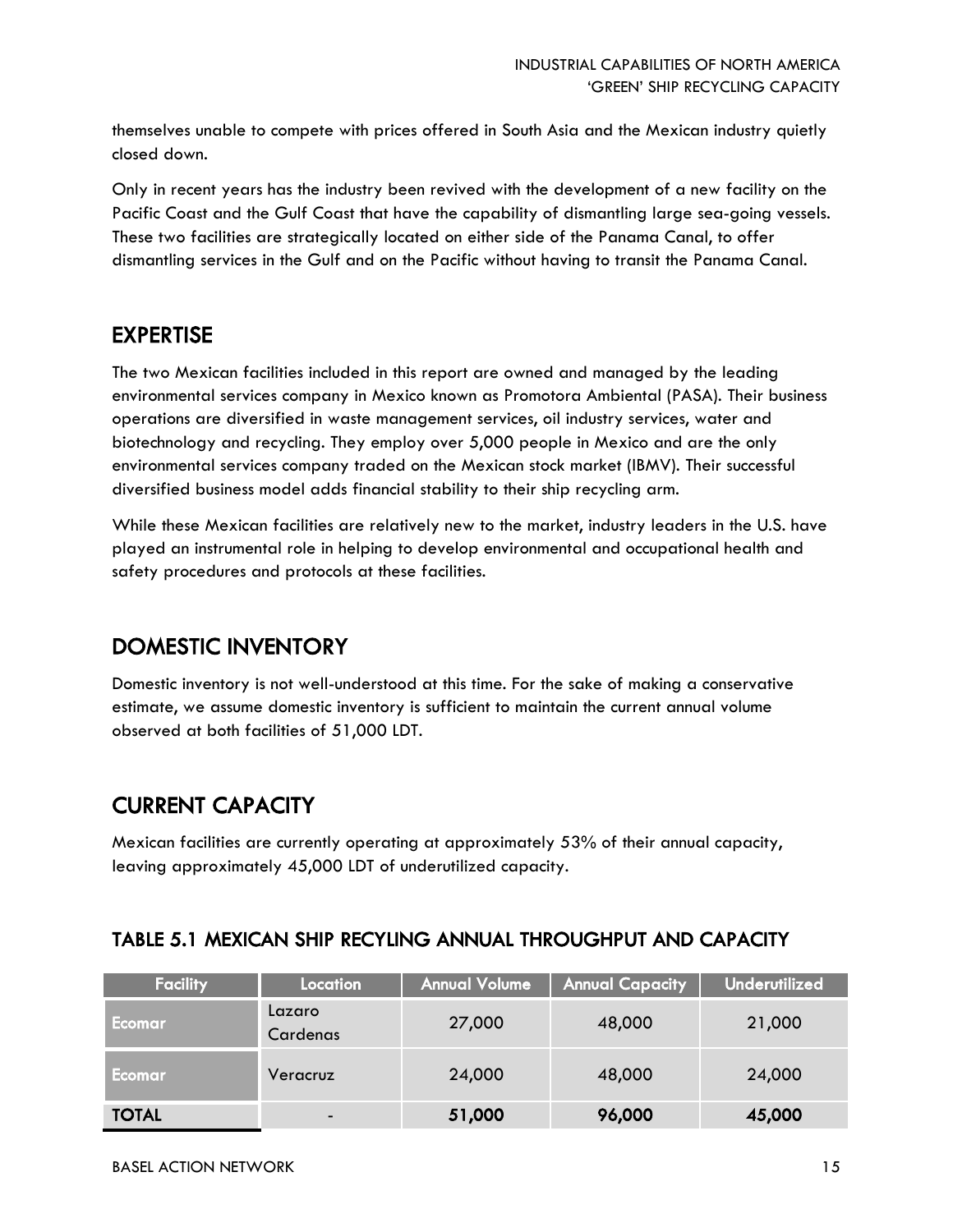Numbers represented in light displacement ton (LDT). Numbers represent average 2010 and 2011 volume/capacity/underutilized capacity as reported by the facility to Basel Action Network, October 2012.

## <span id="page-18-0"></span>CAPACITY FORECAST 2015

The facility at Lazaro Cardenas on the Pacific coast currently has a facility expansion plan, which includes the addition of a larger second slip that will nearly triple the facility's capacity, assuming a consistent supply of ships was available to the yard. In sum, the Mexican operators forecast the annual capacity by year end 2015 at 192,000 LDT, making the foreseeable available capacity approximately 141,000 LDT.

### <span id="page-18-1"></span>TABLE 5.2 MEXICAN SHIP RECYCLING CAPACITY BUILD TO 2015

| <b>Facility</b> | Location                 | Annual Capacity 2012 | <b>Annual Capacity 2015</b> |
|-----------------|--------------------------|----------------------|-----------------------------|
| Ecomar          | Lazaro<br>Cardenas       | 48,000               | 144,000                     |
| Ecomar          | Veracruz                 | 48,000               | 48,000                      |
| <b>TOTAL</b>    | $\overline{\phantom{a}}$ | 96,000               | 192,000                     |

Numbers represented in light displacement ton (LDT) as reported by the facility to Basel Action Network, October 2012.

## <span id="page-18-2"></span>FACILITY LIMITATIONS

According to records for 2011 total global scrap tonnage, 74% of all vessels scrapped globally could be accommodated at both facilities in Mexico.<sup>32</sup> Further, the facility on the Pacific Coast at Larzaro Cardenas has the capacity to expand its slip and add a second slip measuring 820 feet long with 164 foot beam. Both facilities do not have limitations on type of vessels.

### <span id="page-18-3"></span>Table 5.3 MEXICAN SHIP RECYCLING FACILITY VESSEL SIZE CAPABILITIES

| <b>Facility</b> | Type/Quantity | Length                       | <b>Draft</b>             | <b>Beam</b>                    |
|-----------------|---------------|------------------------------|--------------------------|--------------------------------|
| Ecomar          | Slipway       | 656' (can<br>expand to 820') | $\overline{\phantom{0}}$ | $115'$ (can<br>expand to 164') |

 $\overline{a}$ <sup>32</sup> <http://www.robindesbois.org/english/shipbreaking/shipbreaking26.pdf>

Among the vessels scrapped in 2011, 385 (38%) measure less than 150m , 367 (36%) between 150 and 199m , and 268 (26%) over 200m.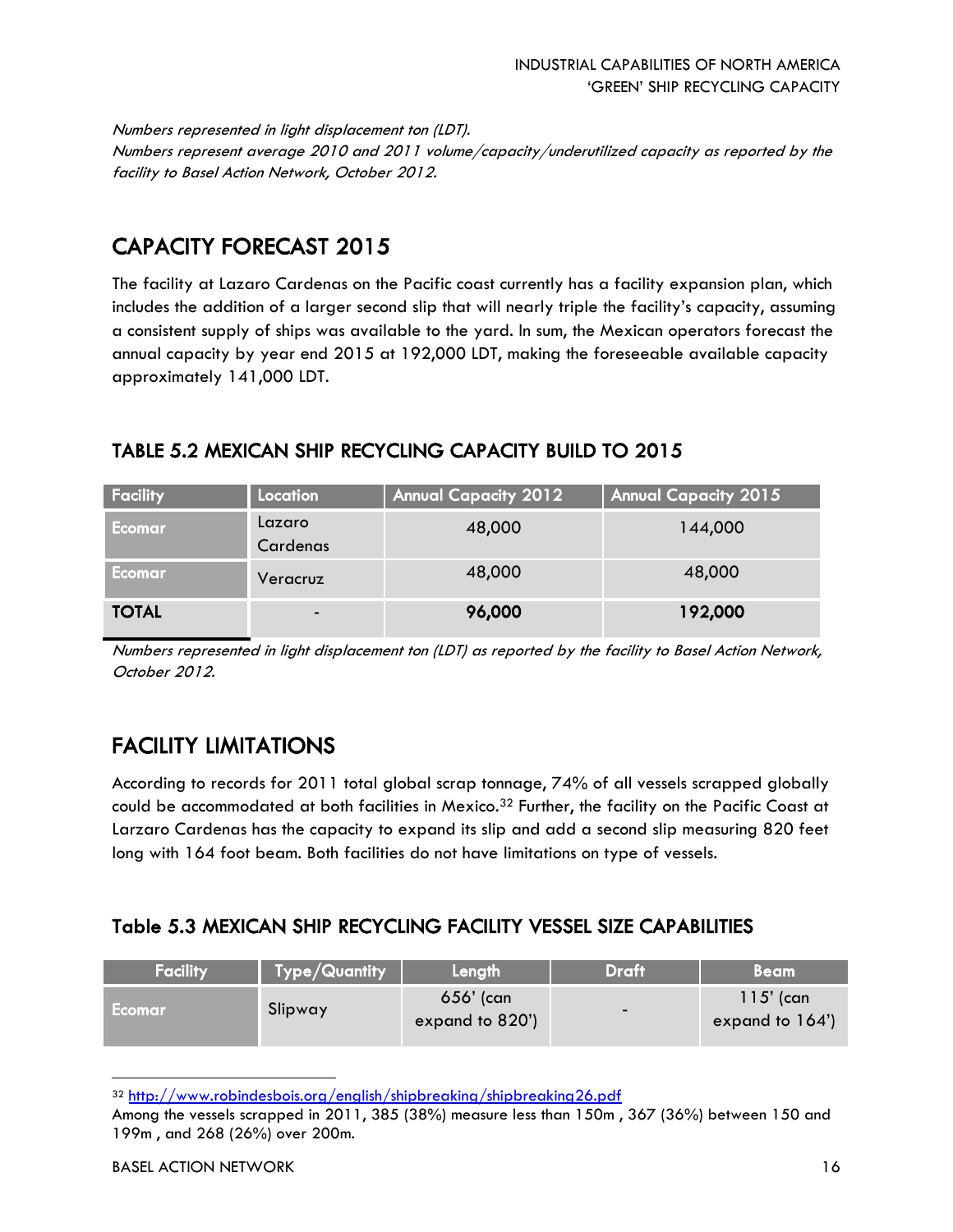| Graving/<br><b>Ecomar</b><br><b>Drydock</b> | 656' | - | 115' |
|---------------------------------------------|------|---|------|
|---------------------------------------------|------|---|------|

Numbers represented in linear feet; 1 meter  $=$  3.28084 linear feet

## <span id="page-19-0"></span>LEGAL ACCESSIBILITY

Mexico is party to the Basel Convention and has implemented the Basel Ban Amendment into domestic legislation. Mexico is also an OECD member state; however, Mexico possesses very limited capacity to process and dispose of PCBs and other persistent organic pollutants (POPs) and therefore bans the import of POPs into Mexico for disposal under Article 85 of General Law of Prevention and Integral Management of Wastes (LGPGIR).

There is not a clear precedent in Mexico with regards to the import of end-of-life vessels that may contain PCBs, when in fact the PCBs are not being imported for disposal, but are rather contained during ship dismantling processes for export in accordance with LGPGIR and the Basel Ban Amendment.

BAN has observed a number of U.S. state government ships and Canadian state government ships likely containing remnants of PCBs imported to Mexico for dismantling in Ensenada, Mexico. The Mexican Government has not enforced the ban on PCB imports in these instances, assuming these PCBs are contained and appropriately disposed of in OECD countries via export mechanisms adhering to the Basel Ban. This facility in Ensenada is not included in this capacity report as its operations have not yet been assessed for adhering to "green" ship recycling principles.

PCB import restrictions are critical components to understand the viability of Mexican ship recycling yards being legally accessible to EU-flagged vessels that may contain PCBs; however for those vessels absent of PCB components, they can be imported to Mexican facilities without restrictions, in the same manner as discussed in Section III. regarding U.S. imports, and with prior informed consent procedures adhering to the Basel Convention.

# <span id="page-19-1"></span>VI. NORTH AMERICAN CAPACITY

The North American ship recycling market, comprised of the U.S., Canada and Mexico, represent the largest "green" ship recycling capacity worldwide. The environmentally sound and safe industry has been continually improved over the past 60 years, and with careful oversight by environmental and occupational health and safety government agencies. The North American countries have not only displayed the capacity for national self-sufficiency, but also the capacity to assist other OECD member states in managing their end-of-life fleets in accordance with the highest principles of environmental and labor protection.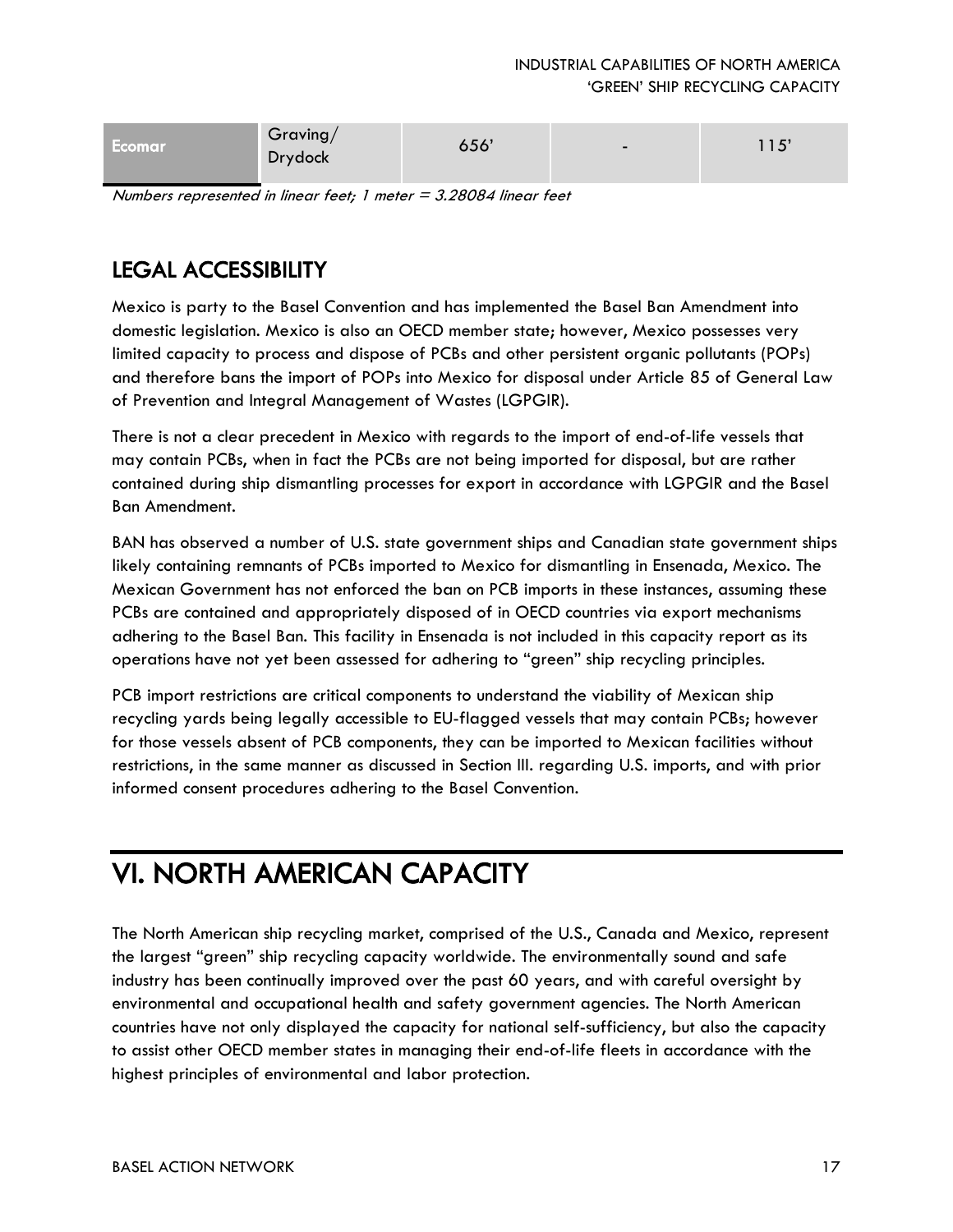TABLE 6.1 shows the capacity of the North American ship recycling market that can be accessed by EU-flagged end-of-life ships in accordance with the existing Waste Shipment Regulation.

| Country      | <b>Annual Capacity</b><br>2012 | <b>Underutilized</b><br>2012 | <b>Annual Capacity</b><br>2015 | <b>Underutilized</b><br>2015 |
|--------------|--------------------------------|------------------------------|--------------------------------|------------------------------|
| <b>USA</b>   | 592,000                        | 254,000                      | 1,144,000                      | 913,000                      |
| Canada       | 115,000                        | 90,000                       | 115,000                        | 90,000                       |
| Mexico       | 96,000                         | 45,000                       | 192,000                        | 151,000                      |
| <b>TOTAL</b> | 803,000                        | 389,000                      | 1,451,000                      | 1,154,000                    |

### <span id="page-20-0"></span>TABLE 6.1 NORTH AMERICAN SHIP RECYCLING CAPACITY

Numbers represented in light displacement ton (LDT)

# <span id="page-20-1"></span>VII. CONCLUSION

This report investigated current and foreseeable environmentally sound and safe ship recycling capacity in North America to better assess the feasibility of the European Union's implementation of the existing Waste Shipment regulation to end-of-life ships. Insufficient OECD capacity was the primary justification the European Commission embraced in order to abandon the applicability of the Waste Shipment Regulation to end-of-life ships, and so OECD capacity was the subject of this report.

This report concludes that the Commission did not only mischaracterize the full potential of OECD ship recycling capacity that is legally accessible to EU-flagged ships, but it failed wholeheartedly to even consider North American capabilities.

The EU-flagged fleet is anticipated to demand "green" ship recycling capacity of 1.64 million LDT<sup>33</sup> per year from 2012-2030.<sup>34</sup> European and Turkish ship recycling markets can accommodate approximately 1.007 million LDT throughput per year, leaving an estimated 633,000 LDT that must seek environmentally sound and safe ship recycling facilities in OECD countries outside of Europe under current regulations.

<sup>&</sup>lt;sup>33</sup> Light Displacement Tons (LDT) is the weight most commonly used in the ship dismantling industry and represents the material weight of a vessel in long tons without cargo, ballast, crew, fuel, etc. (1 long ton = 2,240 pounds)

<sup>34</sup> COWI/DHI for the European Commission, DG Environment, Study on "Ship dismantling and precleaning of ships", Final report of June 2007, published on the Commission website at: http://ec.europa.eu/environment/waste/ships//index.htm